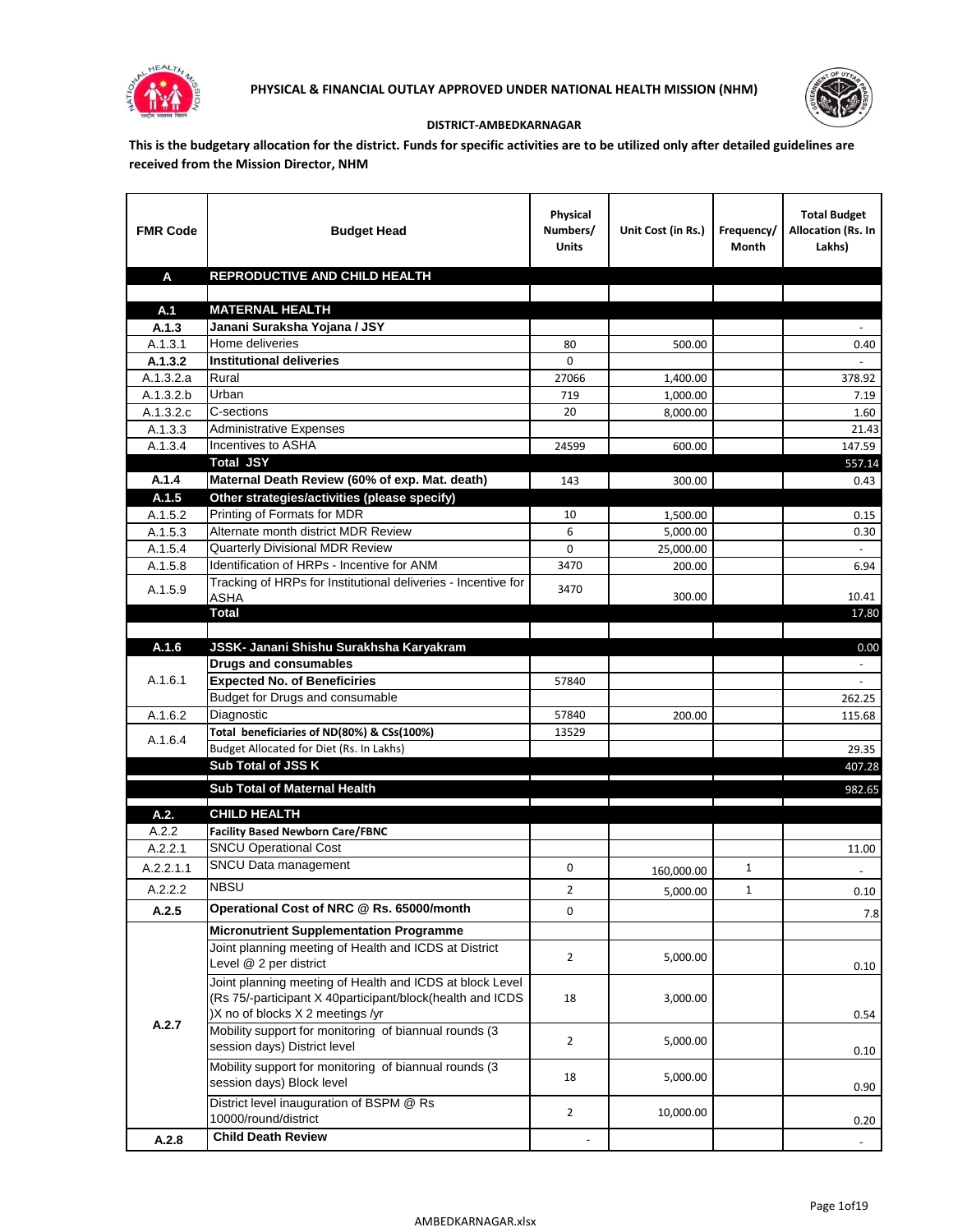| <b>FMR Code</b> | <b>Budget Head</b>                                                                                                                             | Physical<br>Numbers/<br><b>Units</b> | Unit Cost (in Rs.) | Frequency/<br><b>Month</b> | <b>Total Budget</b><br>Allocation (Rs. In<br>Lakhs) |
|-----------------|------------------------------------------------------------------------------------------------------------------------------------------------|--------------------------------------|--------------------|----------------------------|-----------------------------------------------------|
|                 | <b>Sub-total Child Health</b>                                                                                                                  |                                      |                    |                            | 20.74                                               |
|                 |                                                                                                                                                |                                      |                    |                            |                                                     |
| A.3             | <b>FAMILY PLANNING</b>                                                                                                                         |                                      |                    |                            |                                                     |
| A.3.1           | <b>Terminal/Limiting Methods</b>                                                                                                               |                                      |                    |                            |                                                     |
| A.3.1.1         | Female sterilization camps @ Rs. 3500/camp                                                                                                     | 84                                   | 3,500.00           |                            | 2.94                                                |
| A.3.1.2         | NSV camps @ Rs. 3500/camp<br>Budget for Female Interval Sterilization Compensation                                                             | $\overline{2}$                       | 3,500.00           |                            | 0.07                                                |
| A.3.1.3         | @ Rs.2000/-Per Case in Public Sector-(In Rs.)                                                                                                  | 4922                                 | 2,000.00           |                            | 98.44                                               |
|                 | <b>Budget for Post Partum Female Sterilization</b><br>Compensation @ Rs.3000/-Per Case in Public Sector-(In<br>$Rs.$ )                         | 72                                   | 3,000.00           |                            | 2.16                                                |
| A.3.1.4         | Budget for Male Sterilization Compensation @ Rs.2700/-<br>Per Case in Public Sector -(In Rs.)                                                  | 20                                   | 2,700.00           |                            | 0.54                                                |
| A.3.2           | <b>Spacing Methods</b>                                                                                                                         |                                      |                    |                            |                                                     |
| A.3.2.2         | Total Budget Allocated for Compensation for IUCD<br>insertion at health facilities (including fixed day services at<br>SHC and PHC) @ Rs 20/-  | 18000                                | 20.00              |                            | 3.60                                                |
| A.3.2.3         | PPIUCD services (Incentive to provider @Rs 150 per<br>PPIUCD insertion)                                                                        | 1200                                 | 150.00             |                            | 1.80                                                |
| A.3.2.5         | Orientation/Review of ASHA/ANM/AWW for scheme<br>for HDC, ESB, PTK                                                                             |                                      |                    |                            |                                                     |
|                 | <b>District level</b>                                                                                                                          | $\mathbf{1}$                         | 10,000.00          | $\mathbf{1}$               | 0.10                                                |
|                 | <b>Block level Quarterly</b>                                                                                                                   | 9                                    | 10,000.00          | 4                          | 3.60                                                |
| A.3.2.6         | Dissemination of FP manuals and guidelines                                                                                                     | $\mathbf{1}$                         | 20,000.00          | $\mathbf{1}$               | 0.20                                                |
| A.3.3           | Budget for POL for Mobility to Surgeons team for FDS<br>Camps @ Rs.1000/ camp                                                                  | 84                                   | 1,000.00           |                            | 0.84                                                |
| A.3.5.1         | Orientaion workshop, QAC meeting at distirct level-<br>Quarterly                                                                               | $\mathbf{1}$                         | 2,000.00           | 4                          | 0.08                                                |
| A.3.5.2         | FP Review Meeting at Divisional level-Quarterly                                                                                                | 0                                    | 20,000.00          | 4                          |                                                     |
| A.3.5.3         | Performance reward                                                                                                                             | $\mathbf{1}$                         | 50,000.00          |                            | 0.50                                                |
| A.3.5.4         | World Population Day' celebration (such as mobility,<br>IEC activities etc.):                                                                  |                                      |                    |                            |                                                     |
|                 | District level                                                                                                                                 | $\mathbf{1}$                         | 100,000.00         |                            | 1.00                                                |
|                 | <b>Block Level</b>                                                                                                                             | 9                                    | 10,000.00          |                            | 0.90                                                |
| A.3.5.5         | Other strategies/activities (such as strengthening<br>fixed day services for IUCD & Sterilisation, etc.)                                       |                                      |                    |                            |                                                     |
|                 | Printing of FP Manuals, Guidelines, etc.                                                                                                       | 0                                    |                    |                            |                                                     |
|                 | Sterilization Register @ Rs.150/Register                                                                                                       | 18                                   | 150.00             | $\centerdot$               | 0.03                                                |
|                 | IUCD Register @ Rs.150/- Register                                                                                                              | 515                                  | 150.00             |                            | 0.77                                                |
|                 | PPIUCD Registers @ Rs.150/-Register                                                                                                            | 22                                   | 150.00             |                            | 0.03                                                |
| A.3.5.5.1       | Injectable Registers @ Rs.150/Register                                                                                                         | 22                                   | 150.00             |                            | 0.03                                                |
|                 | Counseling Register @ Rs.150/-Register (3 per<br>Counselor)                                                                                    | 18                                   | 150.00             |                            | 0.03                                                |
|                 | Consent Form , Medical Record CheckIklist, Posoot<br>Operatiive Instructionn Card, Ssterilization Certificate for<br>Sterilization@ Rs 5/-Unit | 27508                                | 5.00               |                            | 1.38                                                |
|                 | Enhance Contribution of PRIs and Family members of<br>eligible couples in 75 districts with high unmet need<br>and TFR                         |                                      |                    |                            |                                                     |
| A.3.5.5.2       | District Level NSV Satisfied Client Meet @Rs.20000/-<br>District                                                                               | 0                                    | 20,000.00          |                            |                                                     |
|                 | Block Level Panch Sarpanch Sammellan @Rs.10000/-<br><b>Block</b>                                                                               | 0                                    | 10,000.00          |                            |                                                     |
| A.3.5.5.3       | RMNCHA Counsellling Corners @ Rs.35,000/-                                                                                                      | 3                                    | 35,000.00          |                            | 1.05                                                |
|                 | <b>World NSV Week</b>                                                                                                                          |                                      |                    |                            |                                                     |
| A.3.5.5.6       | <b>District level</b>                                                                                                                          | $\mathbf{1}$                         | 25,000.00          |                            | 0.25                                                |
|                 | <b>Block level</b>                                                                                                                             | 9                                    | 10,000.00          |                            | 0.90                                                |
|                 | Govt. COT at Divisions level for FP Services                                                                                                   |                                      |                    |                            |                                                     |
|                 | Divisional Govt. COT @ Rs.50000/month for 12 month                                                                                             | 0                                    | 5,000.00           | 12                         | $\omega$                                            |
|                 |                                                                                                                                                |                                      |                    |                            |                                                     |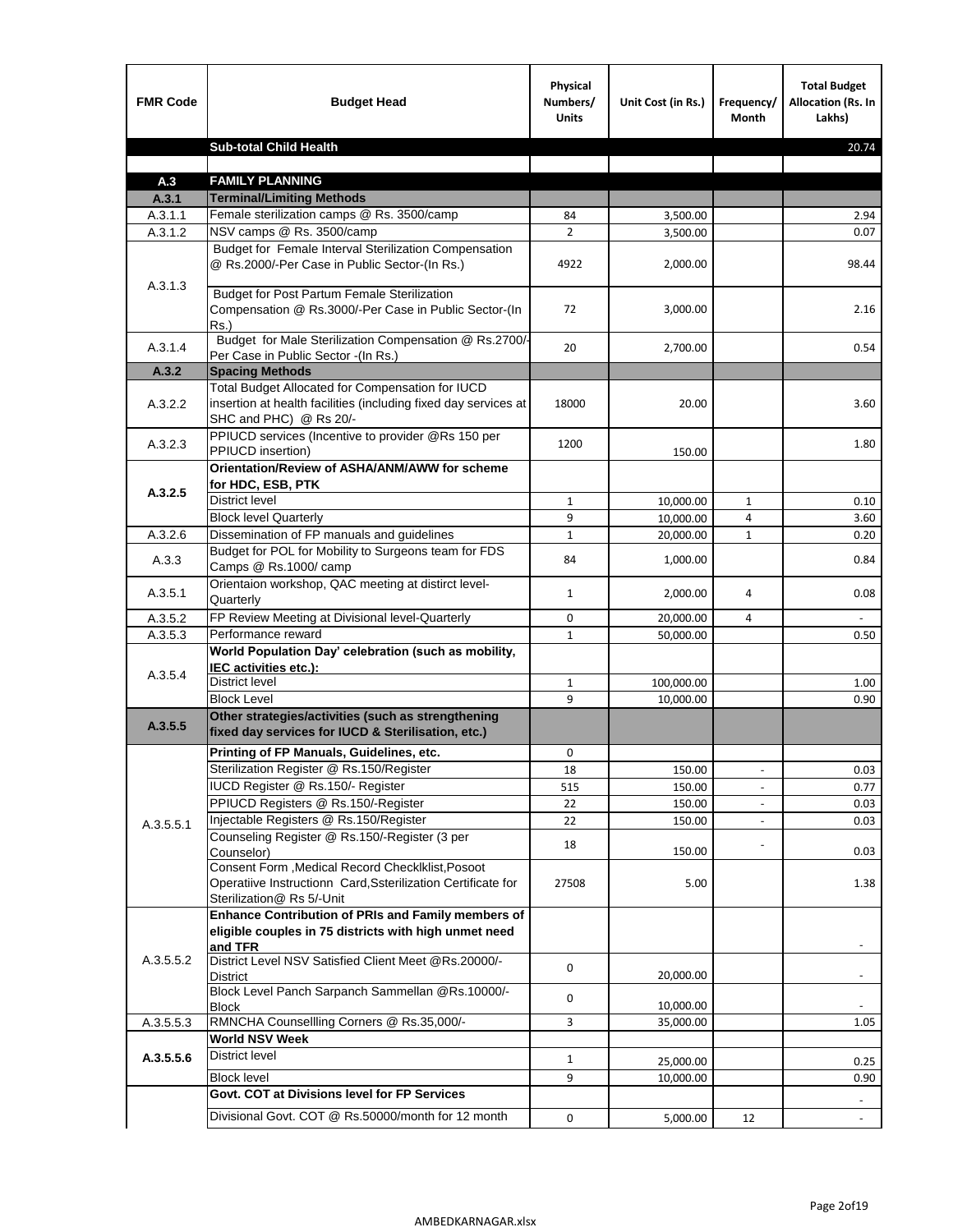| <b>FMR Code</b> | <b>Budget Head</b>                                                                                                                                                           | Physical<br>Numbers/<br><b>Units</b> | Unit Cost (in Rs.) | Frequency/<br>Month | <b>Total Budget</b><br>Allocation (Rs. In<br>Lakhs) |
|-----------------|------------------------------------------------------------------------------------------------------------------------------------------------------------------------------|--------------------------------------|--------------------|---------------------|-----------------------------------------------------|
| A.3.5.5.8       | Exra Incentive for Female Interval Sterilization in Public<br>Sector.-(20% of 80% ELA) @ Rs. 130 per case                                                                    | 984                                  | 130.00             |                     | 1.28                                                |
|                 | Extra Incentive for Male Sterilization in Public Sector-<br>(40% ELA) @ Rs. 155 per case                                                                                     | 8                                    | 155.00             |                     | 0.01                                                |
|                 | <b>Sub-total Family Planning</b>                                                                                                                                             |                                      |                    |                     | 122.53                                              |
|                 | ADOLESCENT HEALTH / RKSK (Rashtriya Kishore                                                                                                                                  |                                      |                    |                     |                                                     |
| A.4             | Swasthya Karyakram)                                                                                                                                                          |                                      |                    |                     |                                                     |
| A.4.1           | <b>Facility based services</b>                                                                                                                                               |                                      |                    |                     |                                                     |
| A.4.1.1         | Orientation meetings-HPD Districts                                                                                                                                           | $\Omega$                             | 9000               | $\mathbf{1}$        |                                                     |
|                 | Review meetings at District level-Quarterly                                                                                                                                  | $\mathbf{1}$                         | 5000               | 4                   | 0.20                                                |
| A.4.1.2         | Establishment of new clinics at DH/Medical college level                                                                                                                     | $\mathbf{1}$                         | 50,000.00          |                     | 0.50                                                |
|                 | Operating expenses for existing clinics                                                                                                                                      | 0                                    |                    |                     |                                                     |
|                 | DH & MC level Existing AFHS clinics                                                                                                                                          | 0                                    | 600.00             | 12                  |                                                     |
| A.4.1.4         | DH & MC level AFHS clinics (New)                                                                                                                                             | $\mathbf{1}$                         | 600.00             | 6                   | 0.04                                                |
|                 | CHC level Existing AFHS clinics                                                                                                                                              | 0                                    | 400.00             | 12                  | $\overline{\phantom{a}}$                            |
|                 | PHC level existing AFHS clinics                                                                                                                                              | $\Omega$                             | 200.00             | 12                  | $\blacksquare$                                      |
| A.4.1.5         | Mobility support for AH counsellors at MC/DH level AH<br>Clinic at @ Rs 1000 per month for 06 month                                                                          | 0                                    | 1,000.00           | 6                   |                                                     |
|                 | Mobility support for Exsiting AH counsellors at CHC level<br>AH Clinic at @ Rs 1000 per month for 06 month                                                                   | 0                                    | 1,000.00           | 6                   |                                                     |
| A.4.5.7         | <b>WIFS Register</b>                                                                                                                                                         | 7448                                 | 100.00             |                     | 7.45                                                |
| A.4.5.8         | <b>NIPI Register</b>                                                                                                                                                         | 6800                                 | 100.00             |                     | 6.80                                                |
| A.4.5.9         | <b>WIFS Reporting Formats</b>                                                                                                                                                | 116928                               | 0.50               |                     | 0.58                                                |
|                 |                                                                                                                                                                              |                                      |                    |                     |                                                     |
|                 | <b>Sub-total Adolescent Health</b>                                                                                                                                           |                                      |                    |                     | 15.57                                               |
| A.5             | <b>RBSK</b>                                                                                                                                                                  |                                      |                    |                     |                                                     |
| A.5.1           | <b>Operational Cost of RBSK (Mobility support, DEIC etc)</b>                                                                                                                 |                                      |                    |                     |                                                     |
| A.5.1.2         | Prepare detailed operational plan for RBSK across<br>districts (cost of plan/convergence/monitoring<br>meetings should be kept seperately)                                   |                                      |                    |                     |                                                     |
|                 | One meeting @ Rs. 500 per block for microplan                                                                                                                                | 9                                    | 500.00             |                     | 0.05                                                |
|                 | One orientation meeting for RBSK software                                                                                                                                    | 9                                    | 90.00              |                     | 0.01                                                |
| A.5.1.3         | Mobility support for Mobile health team                                                                                                                                      | 18                                   | 30,000.00          | 12                  | 64.80                                               |
| A.5.1.4         | Operational cost of DEIC                                                                                                                                                     |                                      |                    |                     | 0                                                   |
| A.5.1.5         | New born screening- Inborn error of metabolism (please<br>give details per unit cost of screening, number of children<br>to be screened and the delivery points Add details) |                                      |                    |                     | 0                                                   |
| A.5.1.7         | Spectacle for children                                                                                                                                                       | 2801                                 | 275.00             |                     | 7.70                                                |
| A.5.1.10        | Monitoring Meeting at District level                                                                                                                                         | $\mathbf{1}$                         | 5,000.00           | 3                   | 0.15                                                |
|                 |                                                                                                                                                                              |                                      |                    |                     |                                                     |
|                 | <b>Sub-total RBSK</b>                                                                                                                                                        |                                      |                    |                     | 72.71                                               |
|                 |                                                                                                                                                                              |                                      |                    |                     |                                                     |
| A.7             | <b>PNDT Activities</b><br><b>Support to PNDT cell</b>                                                                                                                        |                                      |                    |                     |                                                     |
|                 | Honorarium of Divisional Level Data Assistant @ Rs.                                                                                                                          | 0                                    | 18,743.00          | 12                  |                                                     |
| A.7.1           | 18743 per month for 12 months<br>Honorarium of District Level Data Assistant @<br>Rs.                                                                                        | $\mathbf{1}$                         | 11,025.00          | 12                  |                                                     |
|                 | 11025 per month for 12 months<br>Contingency at Divisional level for PCPNDT Cell                                                                                             | 0                                    | 10,000.00          | $\mathbf{1}$        | 1.32<br>$\overline{\phantom{a}}$                    |
|                 | Contingency at District level for PCPNDT Cell                                                                                                                                | $\mathbf{1}$                         | 5,000.00           | $\mathbf{1}$        | 0.05                                                |
| A.7.2.2         | Visit of Divisional level Inspection Committee (Including<br>TA/DA)                                                                                                          | 0                                    | 10,000.00          | $\mathbf{1}$        |                                                     |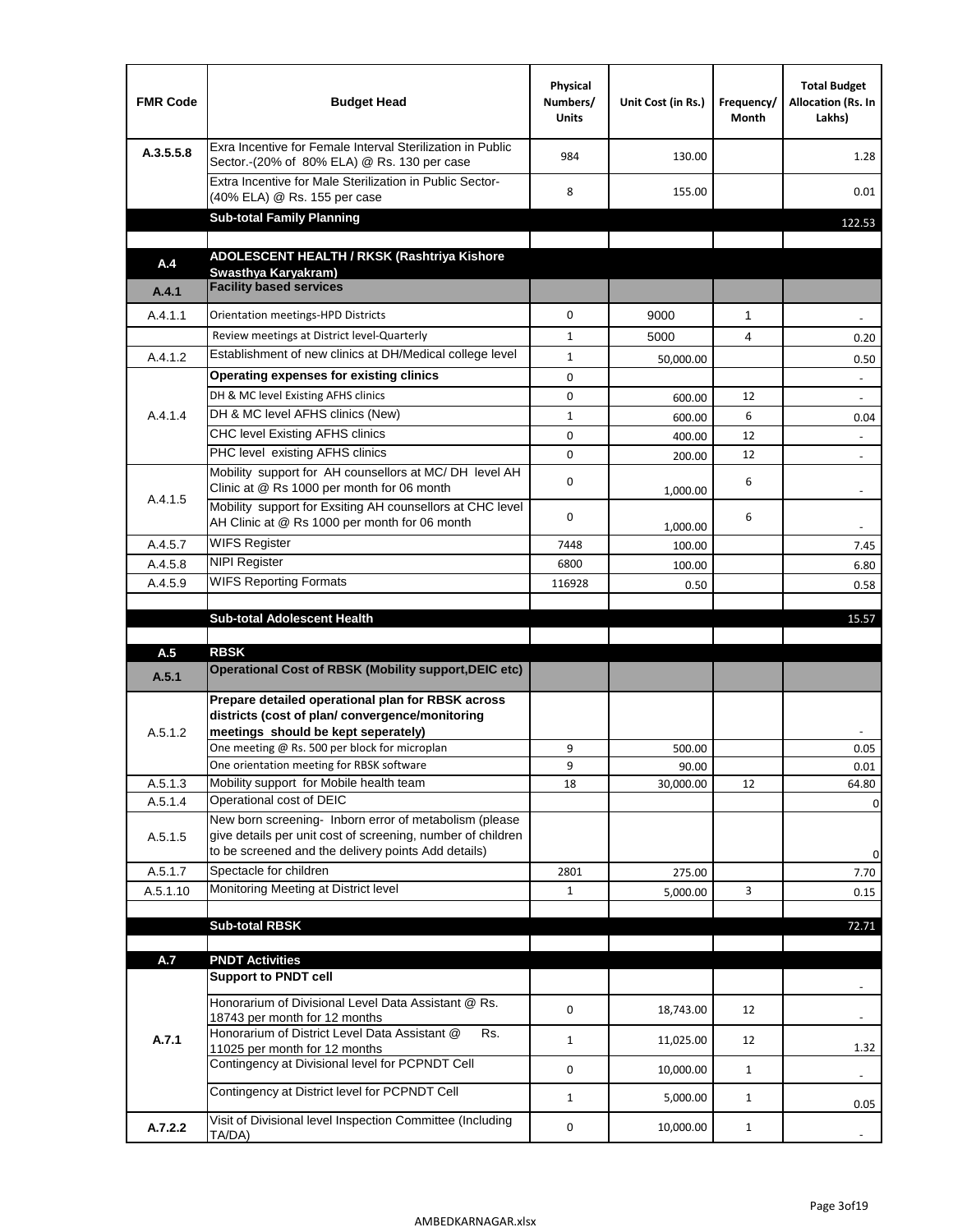| <b>FMR Code</b>          | <b>Budget Head</b>                                                                                                                              | Physical<br>Numbers/<br><b>Units</b> | Unit Cost (in Rs.)     | Frequency/<br><b>Month</b> | <b>Total Budget</b><br><b>Allocation (Rs. In</b><br>Lakhs) |
|--------------------------|-------------------------------------------------------------------------------------------------------------------------------------------------|--------------------------------------|------------------------|----------------------------|------------------------------------------------------------|
| A.7.2.5                  | Orientation of Member of District advisory Committee at<br><b>Divisional Level</b>                                                              | $\Omega$                             | 200,000.00             | $\mathbf{1}$               | $\overline{\phantom{m}}$                                   |
| A.7.2.9                  | Capacity building of DGCS, CJM, District officers, Nodal<br>Officers, Ultrasound Owners, ASHA and AWWs<br>workshop at Districts and Block level |                                      |                        |                            |                                                            |
|                          | <b>District level</b>                                                                                                                           | $\mathbf{1}$                         | 10,000.00              | 1                          | 0.10                                                       |
|                          | <b>Block level</b>                                                                                                                              | 9                                    | 5,000.00               | $\mathbf{1}$               | 0.45                                                       |
|                          | <b>Sub-total PNDT activities</b>                                                                                                                |                                      |                        |                            | 1.92                                                       |
|                          |                                                                                                                                                 |                                      |                        |                            |                                                            |
| A.8                      | <b>Human Resources</b>                                                                                                                          |                                      |                        |                            |                                                            |
| A.8.1                    | <b>Contractual Staff &amp; Services</b>                                                                                                         |                                      |                        |                            |                                                            |
| A.8.1.1                  | <b>ANMs, Supervisory Nurses, LHVs</b><br><b>ANMs</b>                                                                                            |                                      |                        |                            |                                                            |
| A.8.1.1.1                | Honorarium of ANMs (New)                                                                                                                        | 0                                    |                        | 6                          | $\blacksquare$                                             |
| A.8.1.1.1.a              | Honorarium of ANMs (Existing)                                                                                                                   | $\overline{2}$                       | 11,550.00<br>11,550.00 | 12                         | 2.77                                                       |
|                          | Honorarium of ANMs (New)                                                                                                                        | 35                                   | 11,550.00              | 6                          | 24.26                                                      |
| A.8.1.1.1.f              | Honorarium of ANMs (Existing)                                                                                                                   | 33                                   | 11,550.00              | 12                         | 45.74                                                      |
| A.8.1.1.2                | <b>Staff Nurses</b>                                                                                                                             |                                      |                        |                            |                                                            |
| A.8.1.1.2.a              | <b>DH</b>                                                                                                                                       |                                      |                        |                            | $\blacksquare$                                             |
|                          | Honorarium of SNs (New)                                                                                                                         | 0                                    | 19,060.00              | 6                          |                                                            |
| A.8.1.1.2.b              | Honorarium of SNs (Existing)                                                                                                                    | 48                                   | 19.060.00              | 12                         | 109.79                                                     |
|                          | <b>Staff Nurse-NRC</b>                                                                                                                          |                                      |                        |                            | $\Box$                                                     |
|                          | Old, SNs @19060/Month for 12 months                                                                                                             | 0                                    | 19,060.00              | 12                         | $\overline{\phantom{a}}$                                   |
|                          | New, SNs @18150 per Month                                                                                                                       | 4                                    | 18,150.00              | 6                          | 4.36                                                       |
|                          | <b>Staff Nurse-SNCU</b>                                                                                                                         |                                      |                        |                            |                                                            |
| A.8.1.1.2.f              | Exiting Staff Nurse Honorarium @ Rs.19060/- p.m. for 12<br>months                                                                               | $\Omega$                             | 19,060.00              | 12                         | -                                                          |
|                          | New Staff Nurse Honorarium @ Rs.18150/- p.m. for 6 months                                                                                       | 8                                    | 18,150.00              | 6                          | 8.71                                                       |
|                          | <b>Staff Nurse-NBSU</b>                                                                                                                         |                                      |                        |                            |                                                            |
|                          | Staff Nurse Honorarium @ Rs.18150/- p.m. (For 6 Months)<br>Human Resource Pediatric Intencive Care unit (PICU)                                  | 6                                    | 18,150.00              | 12                         | 13.07                                                      |
|                          |                                                                                                                                                 |                                      |                        |                            |                                                            |
| A.8.1.1.2.g              | Staff Nurses Honorarium @ Rs. 18,150 per months for 12<br>months                                                                                | 0                                    | 18,150.00              | 12                         |                                                            |
| A.8.1.2.1                | Laboratory Technicians                                                                                                                          |                                      |                        |                            |                                                            |
| A.8.1.2.1.a              | Honorarium of Laboratory Technician                                                                                                             |                                      |                        |                            | 3.47                                                       |
| A.8.1.3                  | <b>Specialists</b>                                                                                                                              |                                      |                        |                            |                                                            |
| A.8.1.3.1.b              | Honorarium of Contractual Gynaecologists/Surgeons                                                                                               | $\mathbf 0$                          | 80,000.00              | 12                         |                                                            |
| A.8.1.3.3                | Anesthetists<br>Honorarium of Contractual Anesthetists                                                                                          |                                      |                        |                            |                                                            |
| A.8.1.3.3.b<br>A.8.1.3.5 | Specialists for CH (Pediatrician etc) in SNCU, NBSU, NRC                                                                                        | 0                                    | 80,000.00              | 12                         |                                                            |
|                          | Existing @ 78650/month for 12 Months                                                                                                            | 0                                    | 78,650.00              | 12                         | $\blacksquare$                                             |
| A.8.1.3.5.d              | New Peadiatrician Honorarium @ Rs.71500/- p.m. for 6                                                                                            | 3                                    | 71,500.00              | 6                          | 12.87                                                      |
| A.8.1.3.7                | months<br>Dental surgeons and dentists                                                                                                          |                                      |                        |                            |                                                            |
| A.8.1.3.7.a              | Honorarium of Dental Surgen                                                                                                                     |                                      |                        |                            | 5.03                                                       |
| A.8.1.5                  | <b>Medical Officers</b>                                                                                                                         |                                      |                        |                            |                                                            |
| A.8.1.5.2                | Honorarium of Medical Officers (New)                                                                                                            | $\overline{2}$                       | 41,580.00              | $\overline{2}$             | 1.66                                                       |
|                          | Honorarium of Medical Officers (Existing)                                                                                                       | $\mathbf{1}$                         | 41,580.00              | 12                         | 4.99                                                       |
|                          | MOs for SNCU/ NBSU/NRC etc                                                                                                                      |                                      |                        |                            |                                                            |
| A.8.1.5.6                | Old, MO @41580 per Month                                                                                                                        | 0                                    | 41,580.00              | 12                         | $\omega$                                                   |
|                          | New, Mo@39600 Per Month                                                                                                                         | $\mathbf{1}$                         | 39,600.00              | 6                          | 2.38                                                       |
|                          | Human Resource Pediatric Intencive Care unit (PICU)                                                                                             |                                      |                        |                            |                                                            |
|                          | Existing, MO Honorarium @ Rs/41580/ Month for 12 Months                                                                                         | $\mathbf 0$                          | 41,580.00              | 12                         |                                                            |
| A.8.1.5.7                | New, MO Honorarium @ Rs. 39600 / Month for 6 Months                                                                                             | 0                                    | 39,600.00              | 6                          |                                                            |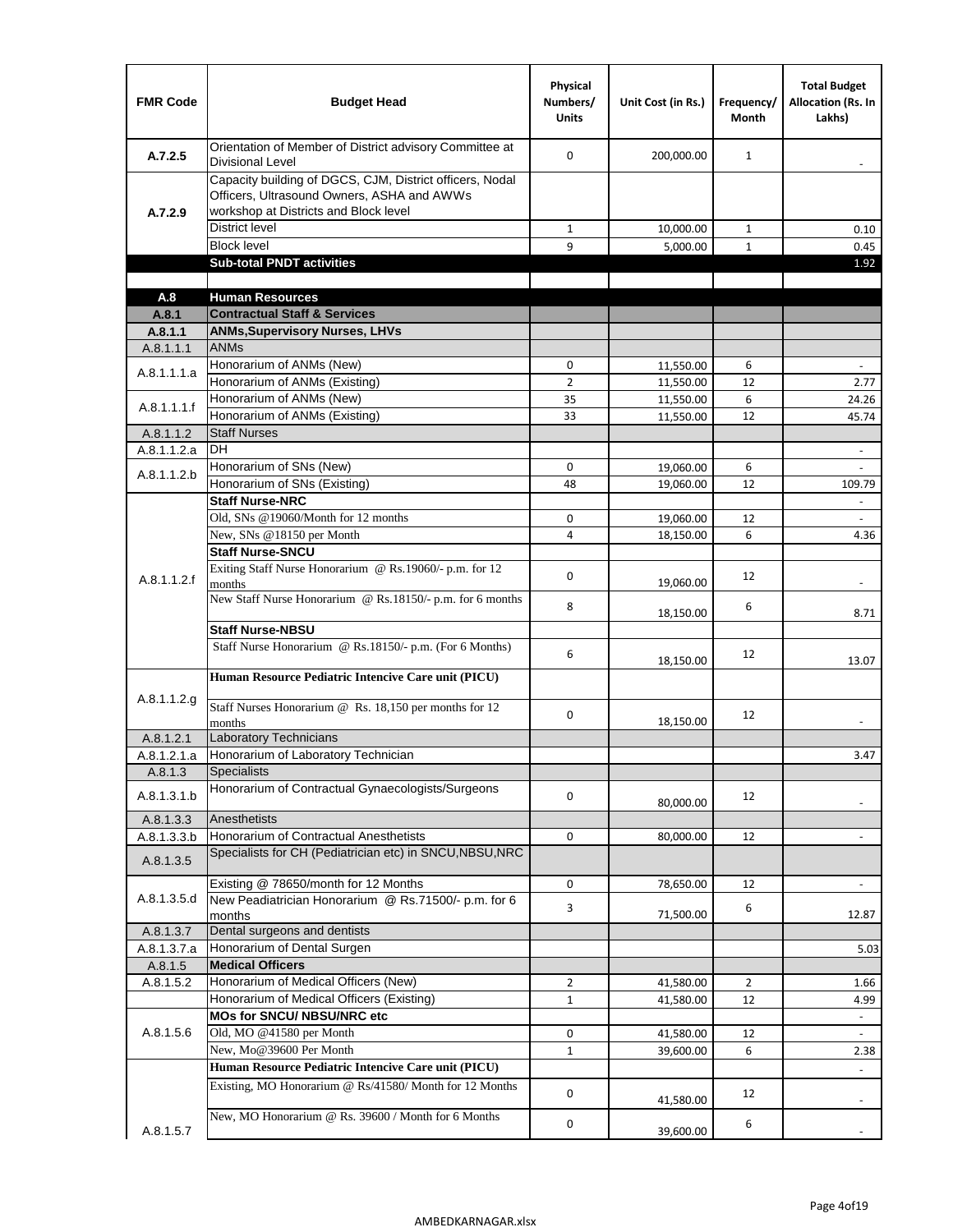| <b>FMR Code</b> | <b>Budget Head</b>                                                                           | Physical<br>Numbers/<br><b>Units</b> | Unit Cost (in Rs.) | Frequency/<br>Month | <b>Total Budget</b><br>Allocation (Rs. In<br>Lakhs) |
|-----------------|----------------------------------------------------------------------------------------------|--------------------------------------|--------------------|---------------------|-----------------------------------------------------|
|                 | Medical Officer/Training Coordinator, Honorarium at                                          |                                      |                    |                     |                                                     |
|                 | <b>Medical College</b><br>Old, Trg. Coord. @41580/month for 12 Month                         | $\mathbf 0$                          | 41,580.00          | 12                  | $\overline{\phantom{a}}$                            |
|                 | New, Trg. Coord.@39600/month for 6 Month                                                     | $\Omega$                             | 39,600.00          | 6                   |                                                     |
| A.8.1.7.2       | Honorarium of X-Ray Technician for 12 months                                                 |                                      |                    |                     | 3.47                                                |
| A.8.1.7.4       | RBSK teams (Exclusive mobile health team & DEIC<br>Staff)                                    |                                      |                    |                     |                                                     |
|                 | <b>MOs- AYUSH/MBBS</b>                                                                       |                                      |                    |                     |                                                     |
|                 | <b>Honoraria Existing MBBS</b>                                                               | 3                                    | 41,675.00          | 12                  | 15.00                                               |
|                 | Honoraria New MBBS                                                                           | 0                                    | 37,800.00          | 6                   | $\overline{\phantom{a}}$                            |
| A.8.1.7.4.1     | Honoraria - BDS<br>Honoraria - AYUSH (Existing)                                              | 4                                    | 40,516.00          | 12                  | 19.45                                               |
|                 | Honoraria - AYUSH recruited upto March 16                                                    | 18<br>11                             | 27,783.00          | 12<br>12            | 60.01<br>34.93                                      |
|                 | Honoraria - AYUSH New                                                                        | $\mathbf 0$                          | 26,460.00          | 6                   |                                                     |
|                 | <b>Staff Nurse</b>                                                                           | $\Omega$                             | 25,200.00          |                     | $\overline{\phantom{a}}$                            |
|                 | Honoraria - Staff Nurse                                                                      | 9                                    | 19,100.00          | 12                  | 20.63                                               |
|                 | <b>ANM</b>                                                                                   |                                      |                    |                     |                                                     |
| A.8.1.7.4.2     | Honoraria - ANMs (Existing)                                                                  | $\mathbf{1}$                         | 11,576.00          | 12                  | 1.39                                                |
|                 | Honoraria - ANM (Recruited upto March 16)                                                    | 8                                    | 11,025.00          | 12                  | 10.58                                               |
|                 | Honoraria - ANM (New)                                                                        | 0                                    | 10,500.00          | 6                   |                                                     |
|                 | Paramedical                                                                                  | $\mathbf 0$                          |                    |                     | $\overline{\phantom{a}}$                            |
|                 | Honoraria - Paramedical                                                                      | 16                                   | 13,753.00          | 12                  | 26.41                                               |
|                 | <b>Pharmacists</b>                                                                           | $\mathbf 0$                          |                    |                     |                                                     |
| A.8.1.7.4.3     | Honoraria - Pharmacist (Existing)                                                            | $\mathbf 0$                          | 14,884.00          | 12                  |                                                     |
|                 | Honoraria - Pharmacist (Recruited upto March 16)                                             | $\overline{2}$                       | 14,175.00          | 12                  | 3.40                                                |
|                 | Honoraria - Pharmacist (New)                                                                 | 0                                    | 13,500.00          | 6                   | $\overline{a}$                                      |
|                 | Sub Total RBSK mobile teams                                                                  | $\Omega$                             |                    |                     | $\overline{\phantom{a}}$                            |
| A.8.1.7.5       | <b>Others</b>                                                                                |                                      |                    |                     |                                                     |
| A.8.1.7.5.1     | Honorarium of RMNCH/FP Counselors @ Rs.10760/- for<br>12 months                              | 6                                    | 10,760.00          | 12                  | 7.75                                                |
|                 | <b>Adolescent Health counselors</b>                                                          |                                      |                    |                     | $\blacksquare$                                      |
|                 | AH counselors at DH level (1st & 2nd phase)                                                  | 0                                    | 13,891.00          | 12                  |                                                     |
| A.8.1.7.5.2     | AH counselors DH level of 3nd phase                                                          | $\mathbf 0$                          | 13,230.00          | 12                  | $\overline{\phantom{a}}$                            |
|                 | AH counselors at DH/MC level (New)                                                           | 0                                    | 12,600.00          | 12                  | $\blacksquare$                                      |
|                 | AH counsellors at CHC level                                                                  | $\mathbf 0$                          | 13,230.00          | 6                   | $\overline{\phantom{a}}$                            |
|                 | <b>Nutriionist</b>                                                                           | 0                                    |                    |                     | $\overline{\phantom{a}}$                            |
| A.8.1.7.5.4     | Old, Nutrist. @17325 per Month for 12 months                                                 | 0                                    | 17,325.00          | 12                  | $\overline{\phantom{a}}$                            |
|                 | New, Nutrist. $@16500$ per Month for 6 months                                                | 1                                    | 16,500.00          | 6                   | 0.99                                                |
|                 | <b>HR for Cold Chain</b>                                                                     | 0                                    |                    |                     |                                                     |
|                 | Hononarium of Cold Chain Handlers at Division level                                          | 0                                    | 11,430.00          | 12                  |                                                     |
|                 | Hononarium of Cold Chain Handlers at District level                                          | $\mathbf{1}$                         | 11,430.00          | 12                  | 1.37                                                |
|                 | Hononarium of Technician (Refeigator Machenic) at                                            | 0                                    | 19,060.00          | 12                  |                                                     |
|                 | <b>Division level</b><br>Technician (Refeigator Machenic) at District level                  |                                      |                    |                     | $\overline{\phantom{a}}$<br>$\blacksquare$          |
| A.8.1.7.7       | Honararium of Vaccince Strore Keeper at Division level                                       | 0                                    | 19,060.00          | 12                  |                                                     |
|                 |                                                                                              | 0                                    | 25,410.00          | 12                  | $\overline{\phantom{a}}$                            |
|                 | Honararium of Vaccince Van Driver at Division level<br><b>HR for Blood Bank Storage/Unit</b> | 0                                    | 19,060.00          | 12                  | $\overline{\phantom{a}}$                            |
|                 | Man Power Support at 89 Blood Banks                                                          |                                      |                    |                     |                                                     |
|                 | Man Power Support at 118 Blood Storage Centre                                                |                                      |                    |                     | 32.90                                               |
|                 |                                                                                              |                                      |                    |                     | 9.60                                                |
|                 | Manpower support of 18 BCTV<br>Staff for Training Institutes/ SIHFW/ Nursing Training        |                                      |                    |                     | 0.00                                                |
| A.8.1.7.8       |                                                                                              |                                      |                    |                     | 0                                                   |
|                 | Incentive/ Awards etc. to SN, ANMs etc.                                                      |                                      |                    |                     | $\overline{\phantom{a}}$                            |
|                 | SBA Trained ANMs at L1 SCs from 6th delivery every month                                     | 0                                    | 300.00             |                     | $\blacksquare$                                      |
| A.8.1.8         | SBA Trained ANMs/SNs at APHCs/PHCs starting from 16th<br>Delivery every month                | 0                                    | 300.00             |                     |                                                     |
|                 | SBA Trained ANMs/SNs at Non FRU CHCs/BPHCs starting from<br>51st Delivery every month        | 0                                    | 300.00             |                     |                                                     |
|                 |                                                                                              |                                      |                    |                     |                                                     |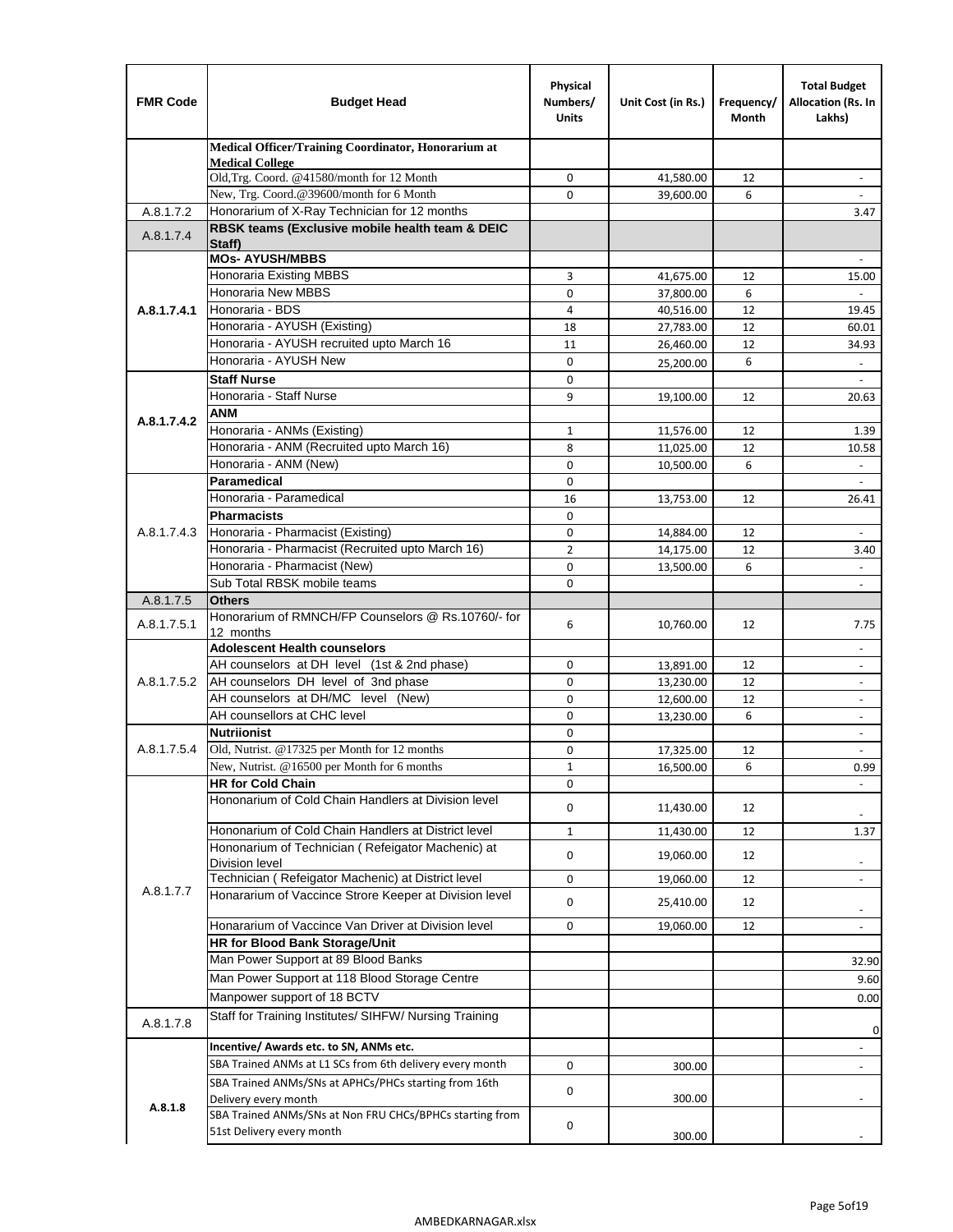| <b>FMR Code</b> | <b>Budget Head</b>                                                                                               | Physical<br>Numbers/<br><b>Units</b> | Unit Cost (in Rs.) | Frequency/<br>Month | <b>Total Budget</b><br>Allocation (Rs. In<br>Lakhs) |
|-----------------|------------------------------------------------------------------------------------------------------------------|--------------------------------------|--------------------|---------------------|-----------------------------------------------------|
|                 | Incentives for EMOC teams at below District level starting from<br>6th CS every month @Rs 3000/CS                | $\mathbf 0$                          | 3,000.00           |                     |                                                     |
| A.8.1.9         | Honorarium of Data Entry Operator at DH                                                                          |                                      |                    |                     | 0.92                                                |
| A.8.1.10        | <b>Other Incentives Schemes (PI.Specify)</b>                                                                     |                                      |                    |                     |                                                     |
| A.8.1.10.1      | Fixed difficult area Incentive                                                                                   | $\mathbf 0$                          |                    |                     |                                                     |
|                 | FRU Operationalization for Gynae & anaesthetist                                                                  |                                      |                    |                     |                                                     |
| A.8.1.10.2      | specialist on call from govt sector for NHPDs & HPDs<br>FRU Operationalization Gynaecologists specialist on call | 80                                   | 3,000.00           |                     | 2.40                                                |
| A.8.1.10.3      | for NHPDs & HPDs                                                                                                 | 40                                   | 4,500.00           |                     | 1.80                                                |
| A.8.1.10.4      | FRU Operationalization anaesthetist specialist on call for<br><b>NHPDs &amp; HPDs</b>                            | 80                                   | 3,000.00           |                     | 2.40                                                |
| A.8.1.10.5      | Performance based Incentives to RMNCH+A Counsellors<br>in Family Planning @ Rs.50/ client                        | 100                                  | 50.00              |                     | 0.05                                                |
| A.8.1.11        | <b>Support Staff for Health Facilities</b>                                                                       |                                      |                    |                     |                                                     |
|                 | <b>HR-NRC</b>                                                                                                    |                                      |                    |                     | $\overline{\phantom{m}}$                            |
|                 | Cook                                                                                                             |                                      |                    |                     |                                                     |
|                 | Old, Cook @7500 per Month for 12 months                                                                          | 0                                    | 7,500.00           | 12                  | $\Box$                                              |
|                 | New, Cook @7500 per Month for 6 months                                                                           | $\mathbf{1}$                         | 7,500.00           | 6                   | 0.45                                                |
|                 | <b>Care Taker</b>                                                                                                |                                      |                    |                     |                                                     |
|                 | Old, Caretaker @6400 per Month for 12 months                                                                     | $\mathbf 0$                          | 6,400.00           | 12                  | ä,                                                  |
|                 | New, Caretaker @6400 per Month for 6 months<br><b>Cleaner</b>                                                    | $\mathbf{1}$                         | 6,400.00           | 6                   | 0.38                                                |
|                 | Old, Cleaner @6400 per Month for 12 months                                                                       |                                      |                    |                     |                                                     |
|                 |                                                                                                                  | 0                                    | 6,400.00           | 12                  |                                                     |
|                 | New, Cleaner @6400 per Month for 6 months<br><b>HR-SNCU</b>                                                      | $\mathbf{1}$                         | 6,400.00           | 6                   | 0.38                                                |
| A.8.1.11.f      | Cleaner/ Ward Ayah/Security Guard                                                                                |                                      |                    |                     |                                                     |
|                 | Existing CL/WA Honorarium @ Rs. 6400/monty for 12<br>months                                                      | $\mathbf 0$                          | 6,400.00           | 12                  |                                                     |
|                 | New CL/WA/SG Honorarium @ Rs. 6400/month for 6<br>month                                                          | 9                                    | 6,400.00           | 6                   | 3.46                                                |
|                 | <b>Data Entry Oprator</b>                                                                                        |                                      |                    |                     |                                                     |
|                 | old DEO Honorarium @ Rs.12000/- p.m. for 12 months                                                               | $\mathbf 0$                          | 12,000.00          | 12                  |                                                     |
|                 | New DEO Honorarium @ Rs.12000/- p.m. for 6 months                                                                | $\mathbf{1}$                         |                    | 6                   |                                                     |
|                 | Human Resource Pediatric Intencive Care unit (PICU)                                                              |                                      | 12,000.00          |                     | 0.72                                                |
|                 | Ward Aaya/Sweeper Honorarium @ Rs. 6400/Month for 6                                                              | $\mathbf 0$                          |                    | 6                   |                                                     |
|                 | months                                                                                                           |                                      | 6,400.00           |                     |                                                     |
|                 | Sub-total HR                                                                                                     |                                      |                    |                     | 499.92                                              |
|                 |                                                                                                                  |                                      |                    |                     |                                                     |
| A.9<br>A.9.1    | <b>TRAINING</b><br>Skill lab                                                                                     |                                      |                    |                     |                                                     |
| A.9.1.3         | Training Motivation and follow up visit                                                                          |                                      |                    |                     | 0                                                   |
| A.9.3           | <b>Maternal Health Training</b>                                                                                  |                                      |                    |                     | $\blacksquare$                                      |
| A.9.3.1.4       | Training of ANMs / LHVs in SBA                                                                                   |                                      |                    |                     | $\overline{\phantom{a}}$                            |
| A.9.3.7         | Other maternal health training (please specify)                                                                  |                                      |                    |                     |                                                     |
| A.9.3.7.1       | MDR training of District and Block level officials                                                               | 4                                    | 22,950.00          |                     | 0.92                                                |
| A.9.3.7.5       | ANM Training on new ANC guidelines and HRPs                                                                      |                                      |                    |                     |                                                     |
|                 | District level                                                                                                   | $\overline{2}$                       | 29,300.00          |                     | 0.59                                                |
|                 | <b>Block Level</b>                                                                                               | 9                                    | 31,050.00          |                     | 2.79                                                |
| A.9.10          | <b>Training (Nursing)</b>                                                                                        |                                      |                    |                     | $\blacksquare$                                      |
| A.9.10.1        | Strengthening of Existing Training Institutions/Nursing School<br>excluding infrastructure and HR.               | 0                                    | 4,300,000.00       |                     |                                                     |
| A.9.10.2        | New Training Institutions/School                                                                                 | $\mathbf{1}$                         | 152,000.00         |                     | 1.52                                                |
|                 | <b>National Dewarming Day</b>                                                                                    |                                      |                    |                     |                                                     |
| A.9.11.3        | Orientaion meeting-District level                                                                                | $\mathbf 1$                          | 5000               | $\overline{2}$      | 0.10                                                |
|                 | Orientaion meeting-Block level                                                                                   | 9                                    | 7500               | $\overline{2}$      | 1.35                                                |
| A.9.12          | <b>RBSK training</b>                                                                                             |                                      |                    |                     |                                                     |
| A.9.12.1        | RBSK Training -Training of Mobile health team -<br>technical and managerial (5 days)                             |                                      |                    |                     | 0                                                   |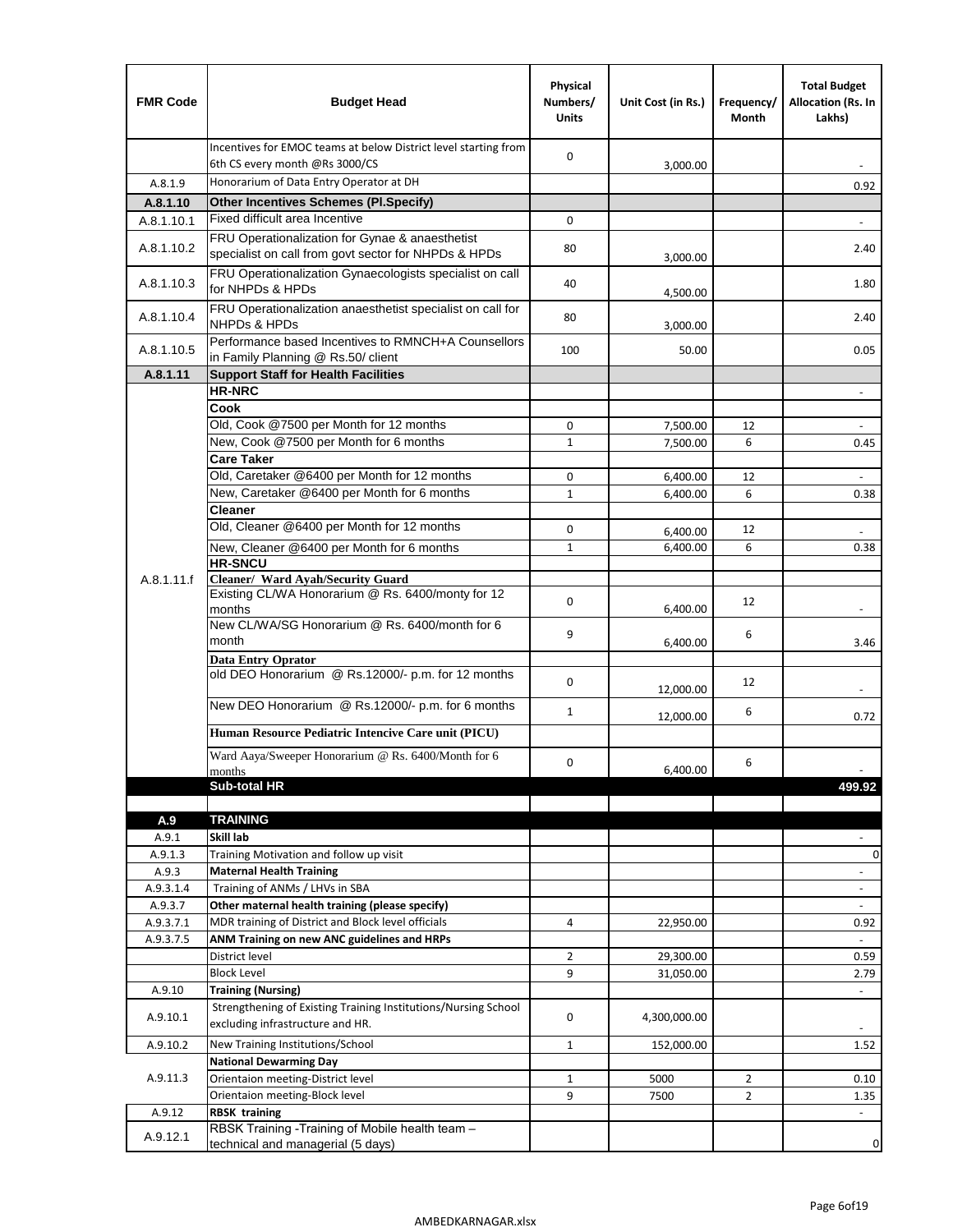| <b>FMR Code</b>        | <b>Budget Head</b>                                                                  | Physical<br>Numbers/<br><b>Units</b> | Unit Cost (in Rs.) | Frequency/<br><b>Month</b> | <b>Total Budget</b><br>Allocation (Rs. In<br>Lakhs) |
|------------------------|-------------------------------------------------------------------------------------|--------------------------------------|--------------------|----------------------------|-----------------------------------------------------|
|                        |                                                                                     |                                      |                    |                            |                                                     |
|                        | <b>Sub-total Training</b>                                                           |                                      |                    |                            | 7.27                                                |
| A.10                   | <b>PROGRAMME MANAGEMENT</b>                                                         |                                      |                    |                            |                                                     |
| A.10.2                 | Contractual Staff for DPMSU recruited and in position                               |                                      |                    |                            |                                                     |
| A.10.2.1               | District Programme Manager                                                          | $\mathbf{1}$                         | 39,690.00          | 12                         | 4.76                                                |
| A.10.2.2               | District Accounts Manager                                                           | 1                                    | 32,303.00          | 12                         | 3.88                                                |
| A.10.2.3               | District Data Manager                                                               | $\mathbf{1}$                         |                    | 12                         |                                                     |
| A.10.2.4               | Consultants/ Programme Officers (Kindly Specify)                                    | $\mathbf 0$                          | 22,050.00          |                            | 2.65                                                |
|                        | Honorarium of RKSK Coordinator                                                      | 0                                    | 25,000.00          | 9                          | $\overline{\phantom{a}}$                            |
| A.10.2.5               | Accountants                                                                         | 0                                    |                    |                            |                                                     |
| A.10.2.6               | Data Entry Operators                                                                | 0                                    |                    |                            | $\overline{\phantom{a}}$                            |
| A.10.2.7               | Support Staff (Kindly Specify)                                                      | $\mathbf{1}$                         | 8,269.00           | 12                         | 0.99                                                |
| A.10.2.8.1             | Operational Cost for DPMU unit                                                      | $\mathbf{1}$                         | 89,250.00          | 12                         | 10.71                                               |
| A.10.2.8.5             | <b>DEIC Managers</b>                                                                | $\mathbf 0$                          | 33,000.00          | 10                         |                                                     |
| A.10.3                 | <b>Strengthening of Block PMU</b>                                                   |                                      |                    |                            |                                                     |
| A.10.3.1               | <b>Block Programme Manager</b>                                                      |                                      |                    |                            | 26.20                                               |
| A.10.3.2               | <b>Block Accounts Manager</b>                                                       |                                      | 12,128.00          | 12                         | 13.10                                               |
| A.10.3.7.1             | Operational Cost for BPMU unit                                                      | 9                                    | 15,000.00          | 12                         | 16.20                                               |
| A.10.6                 | <b>Concurrent Audit system</b>                                                      |                                      |                    |                            |                                                     |
|                        | Monthly Concurrent Audit<br><b>Block Spesific Work</b>                              | $\mathbf{1}$<br>9                    | 4,500.00<br>500.00 | 12<br>12                   | 0.54<br>0.54                                        |
| A.10.7                 | <b>Mobility Support, Field Visits</b>                                               |                                      |                    |                            |                                                     |
| A.10.7.2               | DPMU/District                                                                       | 2                                    | 30,000.00          | 12                         | 7.20                                                |
| A.10.7.3               | <b>BPMU/Block</b>                                                                   | 9                                    | 30,000.00          | 12                         | 32.40                                               |
| A.10.8.1               | Vehicles for Divisional / AD office                                                 | 0                                    | 30,000.00          | 12                         |                                                     |
|                        |                                                                                     |                                      |                    |                            |                                                     |
|                        | <b>Sub-total Programme Management</b>                                               |                                      |                    |                            | 119.16                                              |
|                        | Total of RMNCH+A                                                                    |                                      |                    |                            | 1,842.46                                            |
|                        |                                                                                     |                                      |                    |                            |                                                     |
|                        | Additionalities under NRHM (Mission Flexible Pool)                                  |                                      |                    |                            |                                                     |
| в                      |                                                                                     |                                      |                    |                            |                                                     |
| <b>B1</b>              | <b>ASHA</b>                                                                         |                                      |                    |                            |                                                     |
| B1.1.1.3               | <b>Supplementary training for ASHAs</b><br>TOT of ASHA Trainer- I round (at RHFWTC) |                                      |                    |                            |                                                     |
| B1.1.1.3.1             | Batch cost+Equipment+Module+ Monitoring Visit                                       |                                      |                    |                            |                                                     |
| B1.1.1.3.2             | TOT of ASHA Trainers -II Round (at RHFWTC)                                          |                                      |                    |                            |                                                     |
| B1.1.1.4               | Post training support and supervision                                               |                                      |                    |                            | $\sim$                                              |
|                        | Supervision costs by ASHA facilitators<br>(12 months)                               |                                      |                    |                            | 72.00                                               |
| B1.1.1.4.1             | Supervision costs by ASHA facilitators<br>(6 months)                                |                                      |                    |                            |                                                     |
|                        |                                                                                     |                                      |                    |                            |                                                     |
| B1.1.1.4.2             | Monthly review Meeting of ASHA Sangini with BCPM                                    |                                      |                    |                            | 2.16                                                |
| B <sub>1.1.3</sub>     | Performance Incentive/Other Incentive to ASHAs (if                                  |                                      |                    |                            |                                                     |
|                        | any)                                                                                |                                      |                    |                            |                                                     |
| B1.1.3.1<br>B1.1.3.1.2 | <b>ASHA incentives under Maternal Health</b><br>Maternal Death Audit Information    | 262                                  |                    |                            |                                                     |
| B1.1.3.2               | Incentive to ASHA under Child Health                                                |                                      | 200.00             |                            | 0.52<br>÷.                                          |
|                        | Incentive for Home Based Newborn Care programme                                     |                                      |                    |                            |                                                     |
| B1.1.3.2.1             |                                                                                     | 64116                                | 250.00             |                            | 160.29                                              |
| B1.1.3.2.4             | Incentive for referral of SAM cases to NRC @ Rs.50/Case                             | 240                                  |                    |                            |                                                     |
|                        | Incentive for follow up of discharge of SAM children from                           |                                      | 50.00              |                            | 0.12                                                |
| B1.1.3.2.5             | NRCs @ Rs. 100/ for 4 Follow up                                                     | 240                                  | 100.00             |                            | 0.24                                                |
| B1.1.3.3               | ASHA Incentives under family planning (ESB/ PPIUCD/                                 |                                      |                    |                            |                                                     |
|                        | Others)<br>ASHA PPIUCD incentive for accompanying the client for                    |                                      |                    |                            |                                                     |
| B1.1.3.3.1             | PPIUCD insertion                                                                    | 1200                                 | 150.00             |                            | 1.80                                                |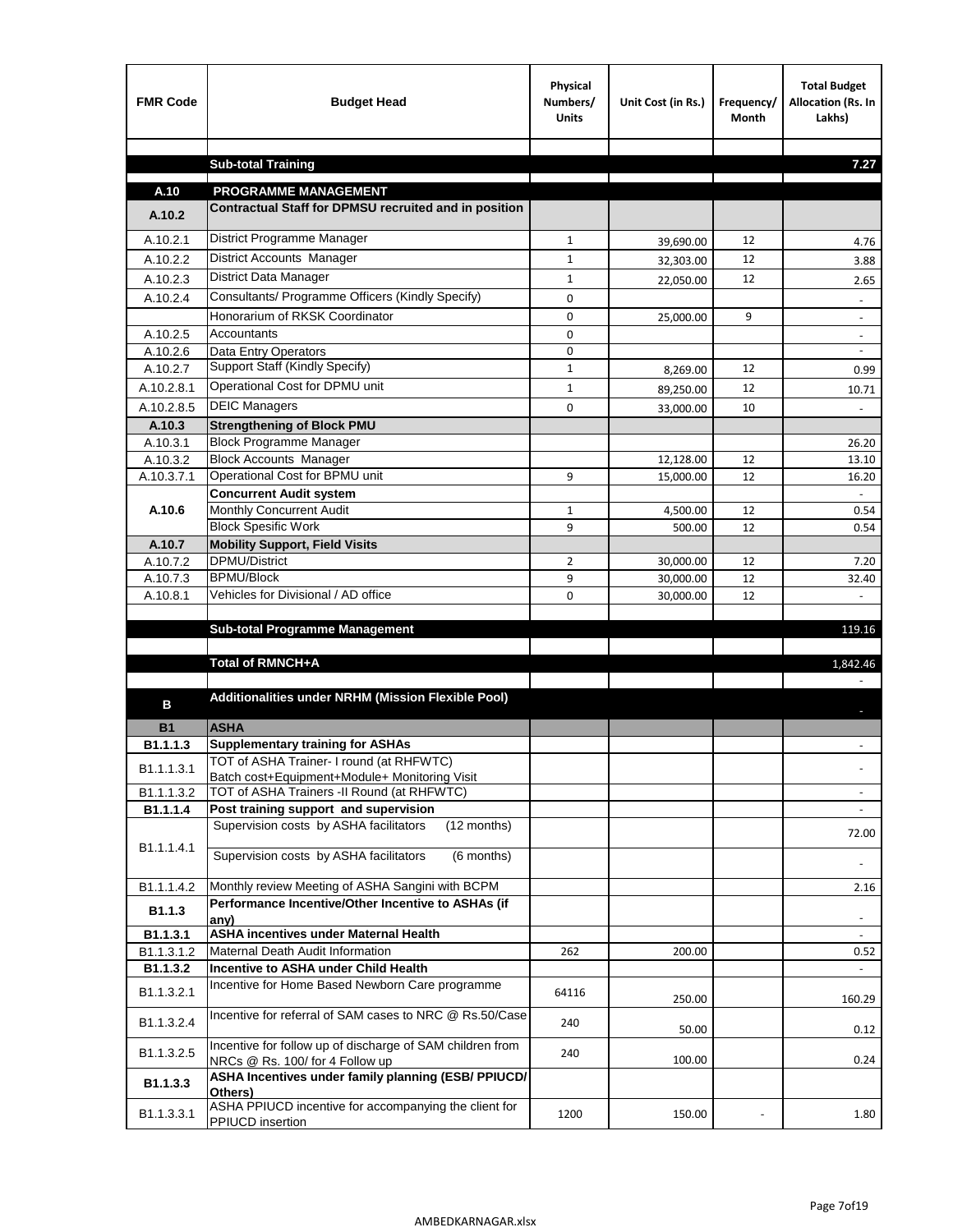| <b>FMR Code</b>            | <b>Budget Head</b>                                                                                                                                                    | Physical<br>Numbers/<br><b>Units</b> | Unit Cost (in Rs.) | Frequency/<br>Month | <b>Total Budget</b><br><b>Allocation (Rs. In</b><br>Lakhs) |
|----------------------------|-----------------------------------------------------------------------------------------------------------------------------------------------------------------------|--------------------------------------|--------------------|---------------------|------------------------------------------------------------|
|                            | ASHA incentive under ESB scheme for promoting<br>spacing of births @ 500/- per ASHA/client                                                                            | 1186                                 | 500.00             |                     | 5.93                                                       |
| B <sub>1.1</sub> , 3, 3, 2 | Spacing for 2 years after marriage @ 500/- per<br>ASHA/client                                                                                                         | 1186                                 | 500.00             |                     | 5.93                                                       |
| B1.1.3.3.3                 | ASHA Incentive under ESB scheme for promoting<br>adoption of limiting method upto two children @ Rs. 1000<br>per client                                               | 576                                  | 1,000.00           |                     | 5.76                                                       |
| B1.1.3.6                   | <b>ASHA Incentives (other)</b>                                                                                                                                        |                                      |                    |                     |                                                            |
| B <sub>1.1</sub> , 3, 5, 3 | ASHA incentive for NDD for 2 round                                                                                                                                    | 2372                                 | 100.00             | $\overline{2}$      | 4.74                                                       |
| B <sub>1.1</sub> .3.6.1    | Amount to be released for 12 months for Routine<br>activities (4 month incentive for ASHAs those are yet to<br>be placed)                                             |                                      |                    |                     | 270.24                                                     |
| B1.1.3.6.4                 | Incentive to ASHA Facilitator (12 Months)                                                                                                                             |                                      |                    |                     | 4.32                                                       |
| B <sub>1.1</sub> .3.6.5    | Reimbursement of travel expenses for accompanying a<br>woman to facility for surgical abortion (MVA/EVA) @<br>Rs.150/-per case                                        | 30                                   | 150.00             |                     | 0.05                                                       |
| B <sub>1.1</sub> .3.6.6    | Reimbursement of travel expenses for accompanying a<br>woman to facility for medical abortion (MMA) @ Rs.225/-<br>per case                                            | 30                                   | 225.00             |                     | 0.07                                                       |
| B1.1.3.6.9                 | ASHA Torch (NO. of ASHA +AF) @ Rs. 262.20                                                                                                                             |                                      |                    |                     | 6.53                                                       |
| B1.1.3.7                   | Other (support provisions to ASHA such as uniform,<br>diary, ASHA Ghar etc)                                                                                           |                                      |                    |                     |                                                            |
| B <sub>1.1</sub> .3.7.2    | ASHA Payment Voucher, Payment Register and VHIR<br>1.@ Rs. 25/ASHA, 2.@Rs.50/AF, 3.@Rs.150/block for<br>ASHa master payment register,<br>4. @Rs.174.5/ASHA/B1.1.3.7.2 |                                      |                    |                     | 4.81                                                       |
| B <sub>1.1</sub> , 3.7.4   | ASHA SAREE (TA/DA for Attending monthly meeting) No.<br>of ASHA+AF @ Rs.450                                                                                           |                                      |                    |                     | 11.21                                                      |
| B <sub>1.1</sub> .5.1      | Honorarium of Regional Coordinator                                                                                                                                    |                                      |                    |                     |                                                            |
| B1.1.5.2                   | Honararium of District Community Process Manager                                                                                                                      | $\mathbf{1}$                         | 32,303.00          | 12                  | 3.88                                                       |
| B1.1.5.3                   | Honararium of Block Community Process Manager                                                                                                                         | 9                                    | 12,000.00          | 12                  | 12.96                                                      |
|                            | Mobility cost for ARC/AMG                                                                                                                                             |                                      |                    |                     |                                                            |
| B <sub>1.1.5.4</sub>       | AMG cost                                                                                                                                                              | $\mathbf{1}$                         | 10,000.00          | $\mathbf{1}$        | 0.10                                                       |
|                            | Quarterly BCPM meeting at Divisional Head Quarter @<br>rs. 500/BCPM/qtr.                                                                                              |                                      |                    |                     |                                                            |
|                            |                                                                                                                                                                       |                                      |                    |                     |                                                            |
|                            | <b>Sub Total of ASHA</b>                                                                                                                                              |                                      |                    |                     | 573.66052                                                  |
| B.2                        | <b>Untied Fund</b>                                                                                                                                                    |                                      |                    |                     |                                                            |
| B <sub>2.3</sub>           | <b>CHCs</b>                                                                                                                                                           |                                      |                    |                     | 24.29                                                      |
| B <sub>2.4</sub>           | PHCs                                                                                                                                                                  |                                      |                    |                     | 20.89                                                      |
|                            | <b>Sub Total of Untied Fund</b>                                                                                                                                       |                                      |                    |                     | 45.18821                                                   |
| <b>B9</b>                  | <b>Mainstreaming of AYUSH</b>                                                                                                                                         |                                      |                    |                     |                                                            |
| B.9.1                      | Medical Officers at CHCs/ PHCs (Only AYUSH)                                                                                                                           |                                      |                    |                     |                                                            |
| B.9.1.1                    | <b>DH</b>                                                                                                                                                             | 3                                    | 29,106.00          | 12                  | 10.48                                                      |
| B.9.1.2                    | <b>FRUs</b>                                                                                                                                                           | 4                                    | 29,106.00          | 12                  | 13.97                                                      |
| B.9.1.3                    | Non FRU SDH/ CHC                                                                                                                                                      | 11                                   | 29,106.00          | 12                  | 38.42                                                      |
| B.9.1.4                    | 24 X 7 PHC                                                                                                                                                            | 9                                    | 29,106.00          | 12                  | 31.43                                                      |
| B.9.1.5                    | Non-24 X 7 PHCs/ APHCs                                                                                                                                                | 7                                    | 29,106.00          | 12                  | 24.45                                                      |
| <b>B.9.2</b>               | Other Staff Nurses and Supervisory Nurses/ AYUSH<br>pharmacists (Only AYUSH)                                                                                          |                                      |                    |                     |                                                            |
| B.9.2.1                    | DH                                                                                                                                                                    | $\overline{2}$                       | 10,914.75          | 12                  | 2.62                                                       |
| B.9.2.2                    | <b>FRUs</b>                                                                                                                                                           | $\overline{2}$                       | 10,914.75          | 12                  | 2.62                                                       |
| B.9.2.3                    | Non FRU SDH/ CHC                                                                                                                                                      | $\overline{2}$                       | 10,914.75          | 12                  | 2.62                                                       |
| B.9.2.4                    | 24 X 7 PHC                                                                                                                                                            | 4                                    | 10,914.75          | 12                  | 5.24                                                       |
| B.9.2.5                    | Non-24 X 7 PHCs                                                                                                                                                       | 0                                    | 10,914.75          | 12                  | $\blacksquare$                                             |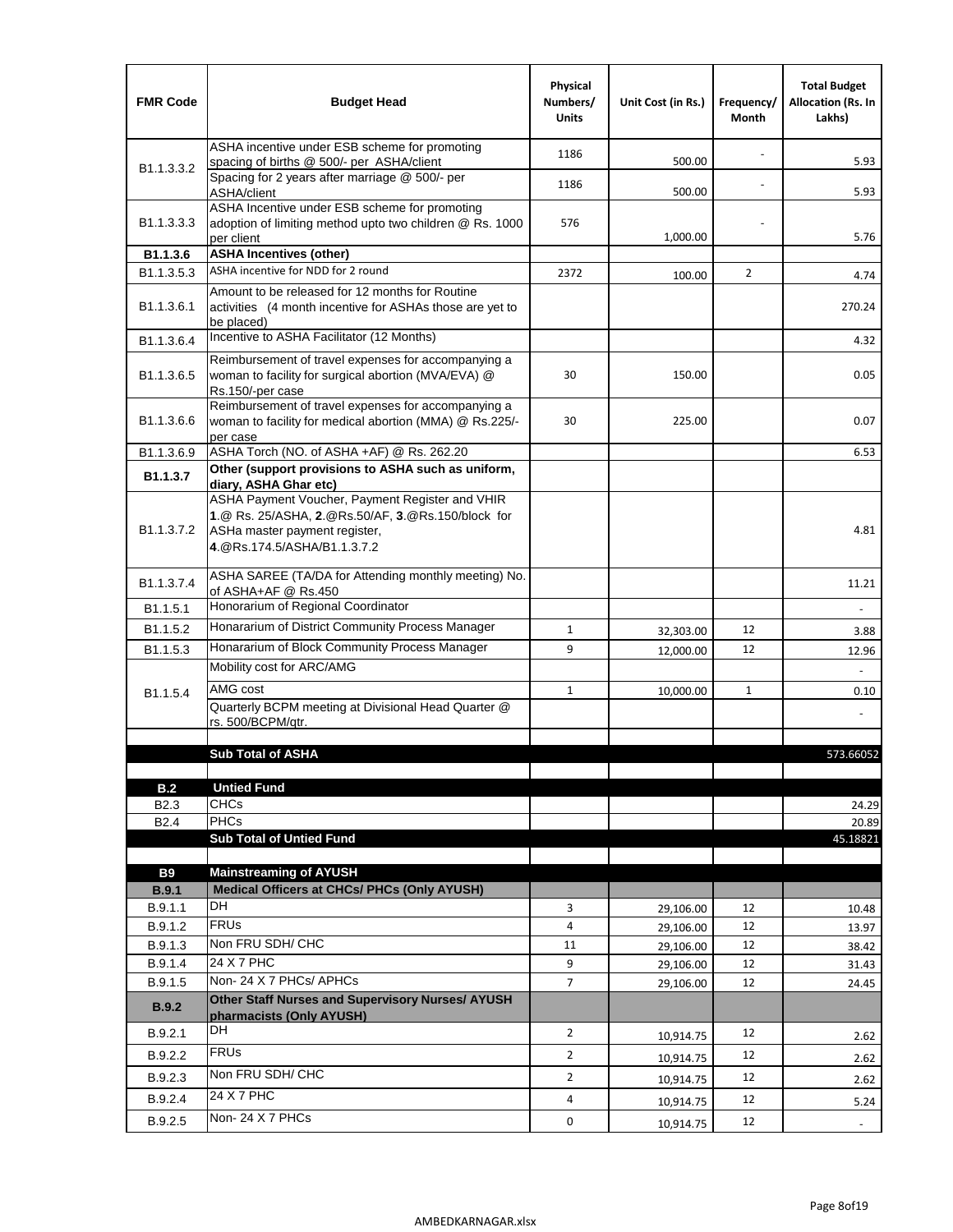| <b>FMR Code</b> | <b>Budget Head</b>                                                                              | Physical<br>Numbers/<br><b>Units</b> | Unit Cost (in Rs.) | Frequency/<br>Month | <b>Total Budget</b><br>Allocation (Rs. In<br>Lakhs) |
|-----------------|-------------------------------------------------------------------------------------------------|--------------------------------------|--------------------|---------------------|-----------------------------------------------------|
|                 | Panchkarma Unit Lokbabdhu Rajnarayna Joint<br><b>Hospital, Lucknow</b>                          |                                      |                    |                     |                                                     |
| B.9.2.6         | Honararium of Panchkarma Technician (1Male and 1<br>Female)                                     | 0                                    | 10,000.00          | 12                  |                                                     |
|                 | Honorarium of Panchkarma Attendent                                                              | $\mathbf 0$                          | 8,000.00           | 12                  |                                                     |
|                 | Lumpsum amount for Sweeper (Safai Karmi)                                                        |                                      |                    |                     | 0                                                   |
| <b>B9.3</b>     | <b>Other Activities (Excluding HR)</b>                                                          |                                      |                    |                     |                                                     |
| B9.3.1          | Contingency AYUSH wings                                                                         | $\mathbf{1}$                         | 20,000.00          |                     | 0.20                                                |
| B9.3.3          | Establishment of Panchkarma Unit                                                                |                                      |                    |                     | $\mathbf 0$                                         |
| B9.3.4          | Construction of AYUSH Wing                                                                      | 0                                    |                    |                     |                                                     |
|                 |                                                                                                 |                                      | 3,000,000.00       |                     |                                                     |
|                 | Sub Total of Mainstreaming of AYUSH                                                             |                                      |                    |                     | 132.05                                              |
|                 |                                                                                                 |                                      |                    |                     |                                                     |
| <b>B10</b>      | <b>IEC-BCC NRHM</b>                                                                             |                                      |                    |                     |                                                     |
|                 | <b>Girls Child Day</b>                                                                          |                                      |                    |                     |                                                     |
| B.10.3.5        | <b>Division level</b><br><b>Block level</b>                                                     | 0                                    | 50,000.00          | 1                   |                                                     |
| <b>B.10.7</b>   | Priniting activities (please specify)                                                           | 9                                    | 10,000.00          | $\mathbf{1}$        | 0.90                                                |
|                 | SM booklet @Rs 20.00 for all ANCs                                                               | 72148                                | 20.00              |                     | 14.43                                               |
| B.10.7.1        | MCP card @ Rs 10 for all ANCs                                                                   | 72148                                | 10.00              |                     | 7.21                                                |
| <b>B.10.7.4</b> | <b>Other printing</b>                                                                           |                                      |                    |                     |                                                     |
| B.10.7.4.1      | <b>IEC-BCC Material for NDD</b>                                                                 |                                      |                    |                     |                                                     |
|                 | IEC material, poster, banner @ Rs. 14000 per block for 2<br>round                               | 9                                    | 14000              | $\overline{2}$      | 2.52                                                |
|                 | Teaching and community hand bills/pumphlets and check<br>list @ Rs. 14000 per block for 2 round | 9                                    | 14000              | $\overline{2}$      | 2.52                                                |
|                 | 5 Fipchart per block @ Rs. 200 per Flip chart( one time)                                        | 45                                   | 200                | 1                   | 0.09                                                |
|                 | AWW and Teacher hand out @ Rs. 7 each for 2 round                                               | 4608                                 | $\overline{7}$     | 2                   | 0.65                                                |
|                 | ASHA hand out @ Rs. 2 each for 2 round                                                          | 2372                                 | $\overline{2}$     | $\overline{2}$      | 0.09                                                |
|                 | <b>AFHC cards</b>                                                                               |                                      |                    |                     |                                                     |
|                 | For DH & MC level Existing AFHS clinics<br>For CHC level Existing AFHS clinics                  | 0                                    | 0.50               | 2000                | $\overline{\phantom{a}}$                            |
| B.10.7.4.2      | For PHC level existing AFHS clinics                                                             | 0<br>0                               | 0.50<br>0.50       | 2000<br>2000        | $\overline{\phantom{a}}$<br>$\bar{\phantom{a}}$     |
|                 | AFHC Register (3 register per clinic)                                                           | 0                                    | 150.00             | $\mathbf{1}$        | $\blacksquare$                                      |
|                 | Printing of RBSK card and registers                                                             | 0                                    |                    |                     |                                                     |
|                 | MHT Register for AWC                                                                            | 145                                  | 100.00             | $\mathbf{1}$        | 0.15                                                |
|                 | MHT Register for School                                                                         | 306                                  |                    | $\mathbf{1}$        |                                                     |
| B.10.7.4.3      | (Class-1 to 12)<br>RBSK Format (microplan, reporting) @ Rs. 3000/ per                           |                                      | 100.00             |                     | 0.31                                                |
|                 | block                                                                                           | 9                                    | 3,000.00           | $\mathbf{1}$        | 0.27                                                |
|                 | RBSK card for children of AWC and School                                                        |                                      |                    |                     |                                                     |
|                 | AWC (Twice in year)                                                                             | 72396                                | 1.20               |                     | 0.87                                                |
|                 | School (Class 1 to 12)                                                                          | 153152                               | 0.75               |                     | 1.15                                                |
|                 | <b>Sub Total IEC</b>                                                                            |                                      |                    |                     | 31.15                                               |
|                 |                                                                                                 |                                      |                    |                     |                                                     |
| <b>B.11</b>     |                                                                                                 |                                      |                    |                     |                                                     |
| B.11.2.5        | Recurring support of 18 BCTV                                                                    |                                      |                    |                     | 0                                                   |
|                 |                                                                                                 |                                      |                    |                     |                                                     |
| <b>B14</b>      | Innovations (if any)                                                                            |                                      |                    |                     |                                                     |
| B14.6           | Religious and Community Leaders Meet @ Rs.<br>10000/District/meeting                            | $\mathbf{1}$                         | 10,000.00          |                     | 0.10                                                |
| B14.11          | Rogi Sahayata Kendra @ Rs. 664200 including 5%<br>increment in HR cost                          |                                      |                    |                     |                                                     |
| B14.12          | AAA Platform - Monitoring & Microplanning meeting for<br>frontline workers                      |                                      |                    |                     |                                                     |
|                 | Nurse Mentor Programme and Establishment of Mini<br><b>Skill Lab</b>                            |                                      |                    |                     |                                                     |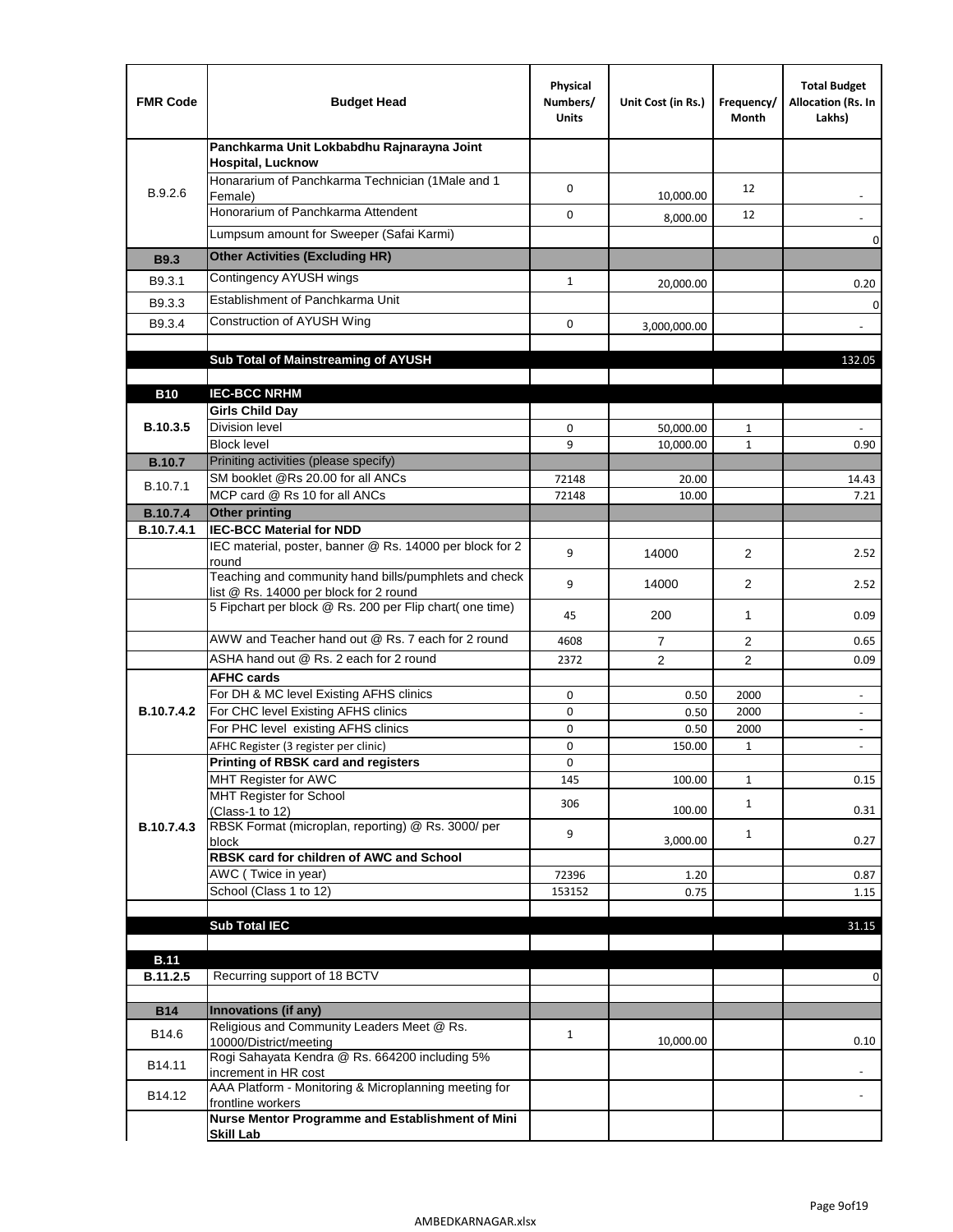| <b>FMR Code</b>   | <b>Budget Head</b>                                                                             | Physical<br>Numbers/<br><b>Units</b> | Unit Cost (in Rs.) | Frequency/<br><b>Month</b> | <b>Total Budget</b><br>Allocation (Rs. In<br>Lakhs) |
|-------------------|------------------------------------------------------------------------------------------------|--------------------------------------|--------------------|----------------------------|-----------------------------------------------------|
| B14.19            | Honoraium of Naurse Mentor (Existing)                                                          | 0                                    | 38,588.00          | 12                         | $\sim$                                              |
|                   | Honoraium of Naurse Mentor for 12 montys (New)                                                 | 0                                    | 36,750.00          | 12                         |                                                     |
|                   | Honoraium of Naurse Mentor fro 10 months (New)                                                 | 0                                    | 36,750.00          | 10                         | $\sim$                                              |
| B14.22            | Training Strategy for Village Health and Nutrition Days<br>(VHNDs)                             |                                      |                    |                            | 6.25                                                |
|                   | Free Transport Facilities to PLHIV(People Living with                                          |                                      |                    |                            |                                                     |
| B14.25            | <b>HIV)</b> for treatment                                                                      |                                      |                    |                            |                                                     |
|                   | On ART cost                                                                                    |                                      |                    |                            |                                                     |
|                   | PRE ART Cost                                                                                   |                                      |                    |                            |                                                     |
|                   | <b>KAYAKALP' Award Scheme</b>                                                                  |                                      |                    |                            |                                                     |
|                   | Training for Swachha Bharat Abhiyan                                                            |                                      |                    |                            |                                                     |
|                   | Awareness cum Internal Assessors Training Workshop @<br>Rs. 33000/Disitrict                    |                                      |                    |                            | 0.33                                                |
|                   | District level Hospital Rs. 20000/District                                                     |                                      |                    |                            | 0.20                                                |
|                   | <b>CHC</b> level                                                                               | 3                                    | 15,000.00          |                            | 0.45                                                |
|                   | <b>PHC</b> level                                                                               | 7                                    | 6,000.00           |                            | 0.42                                                |
| B14.29            | <b>Internal Assessment</b>                                                                     |                                      |                    |                            |                                                     |
|                   | District level Hospital (Quarterly)                                                            | 1                                    | 2,000.00           | 4                          | 0.08                                                |
|                   | CHC level (Quarterly)                                                                          | 3                                    | 1,000.00           | 4                          | 0.12                                                |
|                   | PHC level (Quarterly)                                                                          | $\overline{7}$                       | 500.00             | 4                          | 0.14                                                |
|                   | <b>Peer Assessment</b>                                                                         |                                      |                    |                            |                                                     |
|                   | <b>District level Hospital</b>                                                                 | 1                                    | 25.000.00          |                            | 0.25                                                |
|                   | <b>CHC</b> level                                                                               | 3                                    | 10,000.00          |                            | 0.30                                                |
|                   | PHC level                                                                                      | $\overline{7}$                       | 5,000.00           |                            | 0.35                                                |
|                   | Matritwa Saptah                                                                                |                                      |                    |                            |                                                     |
|                   | District level activities @Rs 50000                                                            | $\mathbf{1}$                         | 50,000.00          |                            | 0.50                                                |
|                   | Mobility support @ Rs 17600/block                                                              | 9                                    | 17,600.00          |                            | 1.58                                                |
|                   | Printing of formats, reports and HRP register @ 50/ANM                                         |                                      |                    |                            |                                                     |
| B14.33            |                                                                                                | 307                                  | 50.00              |                            | 0.15                                                |
|                   | <b>IEC Support</b>                                                                             |                                      |                    |                            |                                                     |
|                   | District level                                                                                 | $\mathbf{1}$                         | 2,500.00           |                            | 0.03                                                |
|                   | <b>Block Level</b>                                                                             | 9                                    |                    |                            |                                                     |
|                   |                                                                                                |                                      | 25,000.00          |                            | 2.25                                                |
|                   | hoarding 5/dist & 1/FRU & 1/block @ Rs. 2000/-                                                 | 18                                   | 2,000.00           |                            | 0.36                                                |
|                   | <b>Gestational Diabetes Mallitius Pilot - 18 districts</b>                                     |                                      |                    |                            |                                                     |
| B14.34            | Glucometer @ 1 /ANM+2/Block+2 additional                                                       | 0                                    | 3,000.00           |                            | $\overline{\phantom{a}}$                            |
|                   | Procurement of Glucose 75mg, (2*all ANCs+24*5%GDMs)                                            | 0                                    | 25.00              |                            |                                                     |
|                   | Insulin 9 vials *5% ANCs                                                                       | 0                                    | 50.00              |                            | $\blacksquare$                                      |
|                   | with syringe (900 units/+18 syringes)                                                          | 0                                    | 20.00              |                            |                                                     |
|                   | <b>Misoprost Distribution for Home Deliveries</b>                                              |                                      |                    |                            |                                                     |
|                   | Printing of registers @ Rs50.00 each                                                           |                                      |                    |                            | $\overline{\phantom{a}}$                            |
| B14.35            | Budget for Tab Mesoprostol procurement in Lakh<br>ASHA Incentive @ Rs.100.00 each case in Lakh |                                      |                    |                            |                                                     |
|                   | Block level ANM/ ASHAs training @ 23650/ in Lakh                                               |                                      |                    |                            | $\overline{\phantom{a}}$                            |
|                   | District Orientation meeting @Rs 20000, in Lakh                                                |                                      |                    |                            | $\overline{\phantom{a}}$                            |
|                   | <b>Sub Total Innovation</b>                                                                    |                                      |                    |                            | 13.86                                               |
| <b>B15</b>        | <b>Planning, Implementation and Monitoring</b>                                                 |                                      |                    |                            |                                                     |
| B <sub>15.2</sub> | <b>Quality Assurance</b>                                                                       |                                      |                    |                            |                                                     |
| B15.2.2           | <b>Division Level Human Resource</b>                                                           | 0                                    |                    |                            |                                                     |
|                   | Honorarium of Existing Divisonal Consultant -Quality @                                         |                                      |                    |                            |                                                     |
|                   | Rs. 45000/month for 10 months                                                                  | 0                                    | 45,000.00          | 10                         |                                                     |
|                   | Honorarium of Vacant Divisonal Consultant -Quality @                                           | 0                                    | 45,000.00          | $\overline{2}$             |                                                     |
|                   | Rs. 45000/month for 2 months<br>Honararium of Existing Divisonal Consultant - Public           |                                      |                    |                            |                                                     |
|                   | Health @ Rs.45000/PM for 10 Months                                                             | 0                                    | 45,000.00          | $\overline{2}$             |                                                     |
|                   | Honararium of Vacant Divisonal Consultant - Public Health                                      |                                      |                    |                            |                                                     |
|                   | @ Rs.45000/PM for 2 Months                                                                     | 0                                    | 45,000.00          | 10                         |                                                     |
|                   | Data Entry Operator @Rs 12000/PM for 2 Month ("New                                             | 0                                    | 12,000.00          | $\overline{2}$             |                                                     |
|                   | Position)<br><b>District Level Human Resource</b>                                              |                                      |                    |                            |                                                     |
|                   |                                                                                                |                                      |                    |                            |                                                     |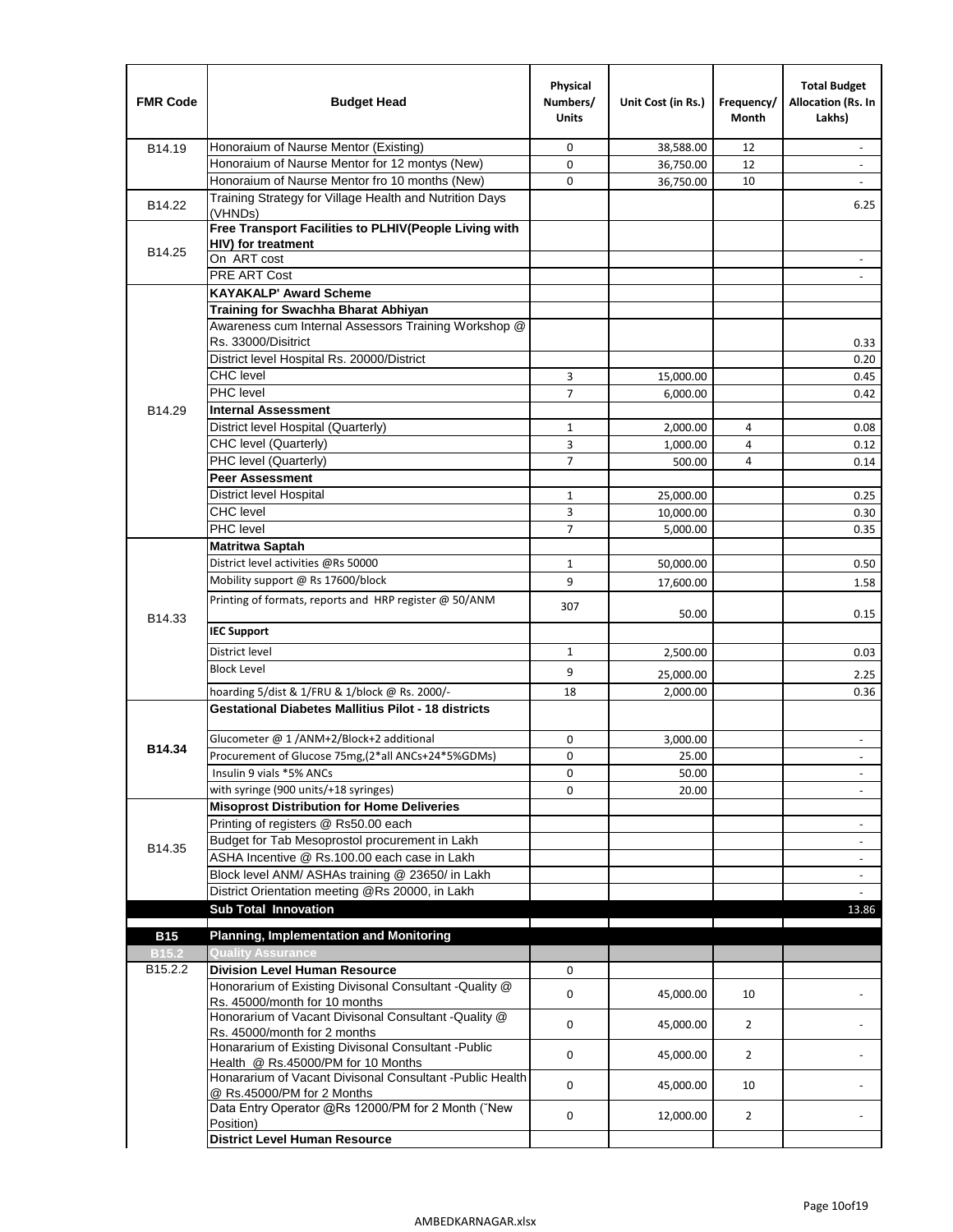| <b>FMR Code</b>         | <b>Budget Head</b>                                                                                | Physical<br>Numbers/<br><b>Units</b> | Unit Cost (in Rs.) | Frequency/<br><b>Month</b> | <b>Total Budget</b><br>Allocation (Rs. In<br>Lakhs) |
|-------------------------|---------------------------------------------------------------------------------------------------|--------------------------------------|--------------------|----------------------------|-----------------------------------------------------|
|                         | Honorarium of Existing District Consultant -Quality @ Rs.<br>40000/month for 10 months            | $\mathbf 0$                          | 40,000.00          | 10                         |                                                     |
|                         | Honorarium of Vacant District Consultant -Quality @ Rs.<br>40000/month for 2 months               | $\mathbf{1}$                         | 40,000.00          | $\overline{2}$             | 0.80                                                |
|                         | Honararium of Existing Hospital Quality Manager @<br>Rs.35000/PM for 10 Months                    | 0                                    | 35,000.00          | 10                         |                                                     |
|                         | Honararium of Vacant Hospital Quality Manager @<br>Rs.35000/PM for 2 Months                       | $\mathbf{1}$                         | 35,000.00          | $\overline{2}$             | 0.70                                                |
|                         | Data Entry Operator @ Rs 12000/PM for 2 Month ("New<br>Position)                                  | $\mathbf{1}$                         | 12,000.00          | $\overline{2}$             | 0.24                                                |
| B15.2.4                 | <b>Review meetings</b>                                                                            |                                      |                    |                            |                                                     |
| B <sub>15.2</sub> .4.2  | Division                                                                                          | 0                                    | 5,000.00           |                            |                                                     |
|                         | <b>District</b>                                                                                   | $\overline{2}$                       | 2,000.00           |                            | 0.04                                                |
| B15.2.5.2               | Monitoring and Supportive Supervision Visits-Divisional<br>QUA (10 visits per month) for 6 months | $\mathbf 0$                          | 1,800.00           |                            |                                                     |
|                         | Monitoring and Supportive Supervision Visits-District<br>QUA (10 visits per month) for 6 months   | 60                                   | 1,200.00           |                            | 0.72                                                |
|                         | <b>Office Equipments-District &amp; Division</b>                                                  |                                      |                    |                            |                                                     |
|                         | <b>Division Level</b>                                                                             |                                      |                    |                            |                                                     |
|                         | Office Equipment @ Rs.3.5 Lac/Division                                                            |                                      |                    |                            | $\sim$                                              |
| B15.2.5.5               | Operational cost @ Rs.17000/-PM for 10 Month                                                      |                                      |                    |                            | $\pmb{0}$                                           |
|                         | <b>District Level</b>                                                                             |                                      |                    |                            |                                                     |
|                         | Office Equipment @ Rs.3.5 Lac/District                                                            | 0                                    | 350,000.00         | $\mathbf{1}$               | $\blacksquare$                                      |
|                         | Operational cost @ Rs.14000/-PM for 10 Month                                                      | $1\,$                                | 14,000.00          | 10                         | 1.40                                                |
| B15.2.5.6               | <b>Operational Cost for District Hospitals</b>                                                    | 0                                    | 2,000.00           |                            | $\mathbf{r}$                                        |
|                         | <b>Sub Total Quality Assurance</b>                                                                |                                      |                    |                            | 3.90                                                |
| B15.3                   | <b>Monitoring and Evaluation</b>                                                                  |                                      |                    |                            |                                                     |
| B15.3.1                 | <b>HMIS</b>                                                                                       |                                      |                    |                            |                                                     |
| B15.3.1.2               | Data Entry Operators at Block level                                                               |                                      |                    |                            | 13.75                                               |
| B15.3.1.3.1             | HR and Infrastructure for 100% service updation on<br><b>HMIS/MCTS Portal</b>                     |                                      |                    |                            | 4.22                                                |
| B <sub>15.3.1.5.2</sub> | Mobility Support for HMIS & MCTS at District level                                                |                                      |                    |                            | 0.32                                                |
| B15.3.1.6               | Printing of HMIS Formats                                                                          |                                      |                    |                            | 0.53                                                |
| B15.3.2.2               | Printing of MCTS follow-up formats/ services due list/ work<br>plan                               |                                      |                    |                            | 0.82                                                |
| B15.3.2.7               | Internet Connectivity through LAN / data card                                                     |                                      |                    |                            | 0.80                                                |
| B15.3.2.8               | Procurement & Installation of VSAT (Capex)                                                        |                                      |                    |                            | 1.26                                                |
| B15.3.2.12              | Other office expenditure                                                                          |                                      |                    |                            | 1.74                                                |
| B15.3.2.13              | Printing of RCH Registers                                                                         |                                      |                    |                            | 0.38                                                |
|                         | <b>Sub Total of HMIS</b>                                                                          |                                      |                    |                            | 23.82                                               |
| <b>B.16</b>             | <b>PROCUREMENT</b>                                                                                |                                      |                    |                            |                                                     |
| B16.1                   | <b>Procurement of Equipment</b>                                                                   |                                      |                    |                            |                                                     |
|                         | <b>Equipments for Blood Banks/ BSUs</b>                                                           |                                      |                    |                            |                                                     |
| B16.1.1.1               | Equipments For Blood banks/ BCSUs                                                                 |                                      |                    |                            | 0                                                   |
| B16.1.2                 | <b>Equipments For BSUs</b><br>Procurement of equipment: CH                                        |                                      |                    |                            | 7.3                                                 |
|                         | Procurement of NRC Computer/Printer/UPS/Data Card @                                               |                                      |                    |                            |                                                     |
| B16.1.2.7               | Rs. 60000/NRC                                                                                     | $\mathbf{1}$                         | 60,000.00          | 0                          | 0.60                                                |
| B16.1.2.8               | Procurement of Computer/Printer/UPS/Data Card -SNCUs                                              |                                      |                    |                            |                                                     |
|                         | for VJB Female Hospital Lucknow<br>Procurement of Equipments for SNCUs for VAB Female             |                                      |                    |                            | 0                                                   |
| B16.1.2.9               | Hospital lucknow                                                                                  |                                      |                    |                            | 0                                                   |
| B16.1.6                 | <b>Equipments for RKSK &amp; RBSK</b>                                                             |                                      |                    |                            |                                                     |
| B16.1.6.1               | <b>Equipments for AFHCs</b>                                                                       | $\mathbf{1}$                         | 7,000.00           | $\mathbf{1}$               | 0.07                                                |
|                         | <b>Equipment for Mobile health teams</b>                                                          | 0                                    |                    |                            |                                                     |
| B16.1.6.3.1             | No. of Vision Chart                                                                               | 36                                   | 700                |                            | 0.25                                                |
| *                       | (2 chart per team)<br>No. of weighing scale (1 per team)                                          | 18                                   | 1000               |                            | 0.18                                                |
|                         | No. of height scale standing (1 per team)                                                         | 18                                   | 10000              |                            | 1.80                                                |
| <b>B.16.2</b>           | <b>Procurement of Drugs</b>                                                                       |                                      |                    |                            |                                                     |
| B.16.2.2.2              | Procurement of drugs under child health (Vitamin A for<br>BSPM) No. of Bottles                    | 12335                                | 58.00              |                            | 7.15                                                |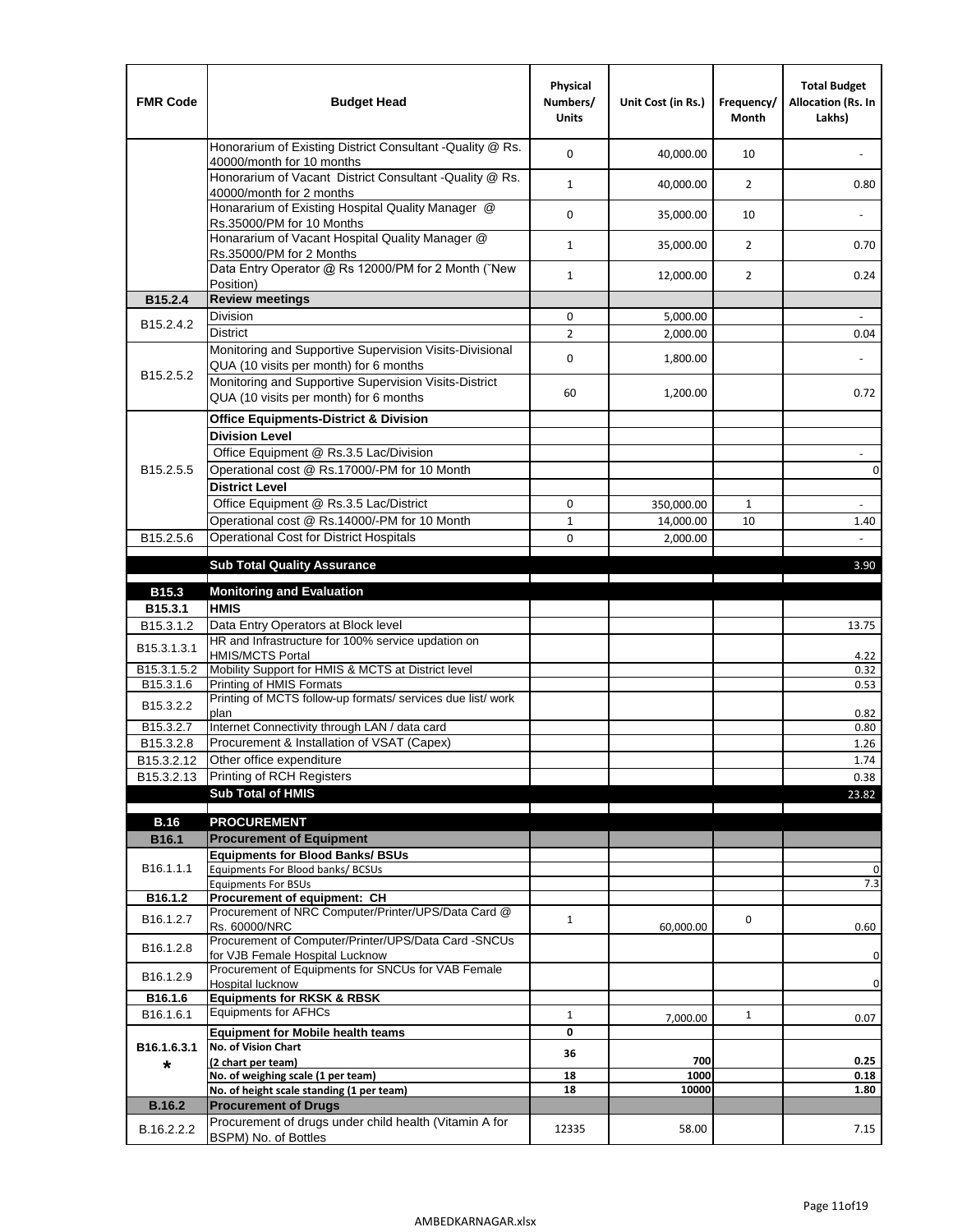| <b>FMR Code</b> | <b>Budget Head</b>                                                            | Physical<br>Numbers/<br><b>Units</b> | Unit Cost (in Rs.) | Frequency/<br>Month | <b>Total Budget</b><br><b>Allocation (Rs. In</b><br>Lakhs) |
|-----------------|-------------------------------------------------------------------------------|--------------------------------------|--------------------|---------------------|------------------------------------------------------------|
| B.16.2.4        | <b>Supplies for IMEP</b>                                                      |                                      |                    |                     |                                                            |
| B.16.2.4.1      | Biomedical waste management - District level                                  |                                      |                    |                     | 8.33                                                       |
| B.16.2.4.2      | Biomedical waste management - CHC/PHC level                                   | 9                                    | 13,109.00          | 12                  | 14.16                                                      |
| B.16.2.4.3      | Cleaning/washing, house-keeping and laundry<br>management - District level    |                                      |                    |                     | 5.04                                                       |
| B.16.2.4.4      | Cleaning/washing, house-keeping and laundry<br>management - CHC/PHC level     |                                      |                    |                     | 17.77                                                      |
| B.16.2.4.7      | Cleanliness of Sub Centers for 6 months                                       | 270                                  | 500.00             | 6                   | 8.10                                                       |
| B.16.2.5.2      | Replenishment of ASHA Drug Kit<br>@300/ Working ASHA                          |                                      |                    |                     | 6.58                                                       |
| B.16.2.6        | <b>National Iron Plus Initiative (Drugs&amp;Supplies)</b>                     |                                      |                    |                     |                                                            |
| B.16.2.6.1      | Children (6m - 60months)                                                      |                                      |                    |                     |                                                            |
| B.16.2.6.1.a    | IFA Syrup (@Rs7.99paisa/50mlBottel)                                           | 292081                               | 7.99               |                     | 23.34                                                      |
| B.16.2.6.2      | Children 5 - 10 years                                                         |                                      |                    |                     |                                                            |
| B.16.2.6.2.a    | IFA tablet small Pink (45mg) @ Rs. 0.182 per tablet, 32 tablet per<br>child)  | 67778                                | 5.82               |                     | 3.95                                                       |
| B.16.2.6.2.b    | <b>Albendazole Tablets</b>                                                    | 80391                                | 0.78               | 2                   | 1.25                                                       |
| B.16.2.6.3      | <b>WIFS (10-19 years)</b>                                                     |                                      |                    |                     |                                                            |
| B.16.2.6.3.a    | IFA Tablet large blue 100 mg tablet @ Rs. 1.41 per 10 tablet for 12<br>months | 149201                               | 7.33               |                     | 10.94                                                      |
|                 | <b>Albendazole Tablets</b>                                                    |                                      |                    |                     |                                                            |
| B.16.2.6.3.b    | For Adolescent Girls and boys (School going)                                  | 72761                                | 0.78               | $\overline{2}$      | 1.14                                                       |
|                 | For Adolescent Girls (out of School)                                          | 76440                                | 0.78               | $\overline{2}$      | 1.19                                                       |
| B.16.2.7        | Drugs & supplies for RBSK                                                     |                                      |                    |                     |                                                            |
| B.16.2.7.1      | Medicine for Mobile health team                                               | 18                                   | 5,000.00           |                     | 0.90                                                       |
| <b>B.16.2.8</b> | Drugs & supplies for AYUSH                                                    | 34                                   | 100,000.00         |                     | 34.00                                                      |
| B.16.2.10       | Blood Bags for 93 functional Blood Bank                                       |                                      |                    |                     | 0.52                                                       |
|                 | For Diagnostics Kits for 93 functional blood bank                             |                                      |                    |                     | 1.42                                                       |
|                 | <b>Sub Total of Procurement</b>                                               |                                      |                    |                     | 155.97                                                     |
| <b>B.18</b>     | <b>New Initiatives/ Strategic Interventions</b>                               |                                      |                    |                     |                                                            |
|                 | <b>Ca Cx Screening</b>                                                        |                                      |                    |                     |                                                            |
| <b>B.18.2</b>   |                                                                               |                                      |                    |                     | 8.8                                                        |
|                 | 7+ Strategy<br><b>Family Planning</b>                                         |                                      |                    |                     |                                                            |
| B18.4           | No of District Level Govt. COT @ Rs.30000/month for 12<br>month               | 0                                    |                    | 12                  |                                                            |
|                 | Extra Incentive for Interval Sterilization @ Rs.260/case                      |                                      | 30,000.00          |                     |                                                            |
|                 |                                                                               | 0                                    | 260.00             |                     |                                                            |
|                 | Extra Incentive for NSV @ Rs.310/- case                                       | 0                                    | 310.00             |                     |                                                            |
|                 | <b>Sub Total of New Innitiatives</b>                                          |                                      |                    |                     | 8.80                                                       |
|                 |                                                                               |                                      |                    |                     |                                                            |
| <b>B22</b>      | <b>Support Services</b><br><b>Support Strengthening NVBDCP</b>                |                                      |                    |                     |                                                            |
|                 | Honorarium of Staff-At BRD Medical College                                    |                                      |                    |                     |                                                            |
| B22.3           | Honorarium of Staff for 100 Bedded JE/AES Ward -At                            |                                      |                    |                     | 0                                                          |
|                 | <b>BRD Medical College</b><br>Increament of Existing HR Catculated @ 5%       |                                      |                    |                     | 0                                                          |
|                 |                                                                               |                                      |                    |                     | 0                                                          |
|                 | <b>Sub of Support Serveces</b>                                                |                                      |                    |                     |                                                            |
|                 |                                                                               |                                      |                    |                     |                                                            |
| <b>B.23</b>     | Other Expenditures (Power Backup, Convergence etc)                            |                                      |                    |                     |                                                            |
| B.23.1          | POL for Generators - District level Hospitals                                 | $\mathbf{1}$                         | 35,000.00          | 12                  | 4.20                                                       |
| B.23.2          | POL for Generators - CHCs/PHCs                                                | 9                                    | 17,500.00          | 12                  | 18.90                                                      |
|                 | <b>Sub Total of Power Backup</b>                                              |                                      |                    |                     | 23.10                                                      |
|                 |                                                                               |                                      |                    |                     |                                                            |
| <b>B.24</b>     | <b>Collaboration with Medical Colleges and Knowledge</b><br>partners          |                                      |                    |                     |                                                            |
|                 |                                                                               |                                      |                    |                     |                                                            |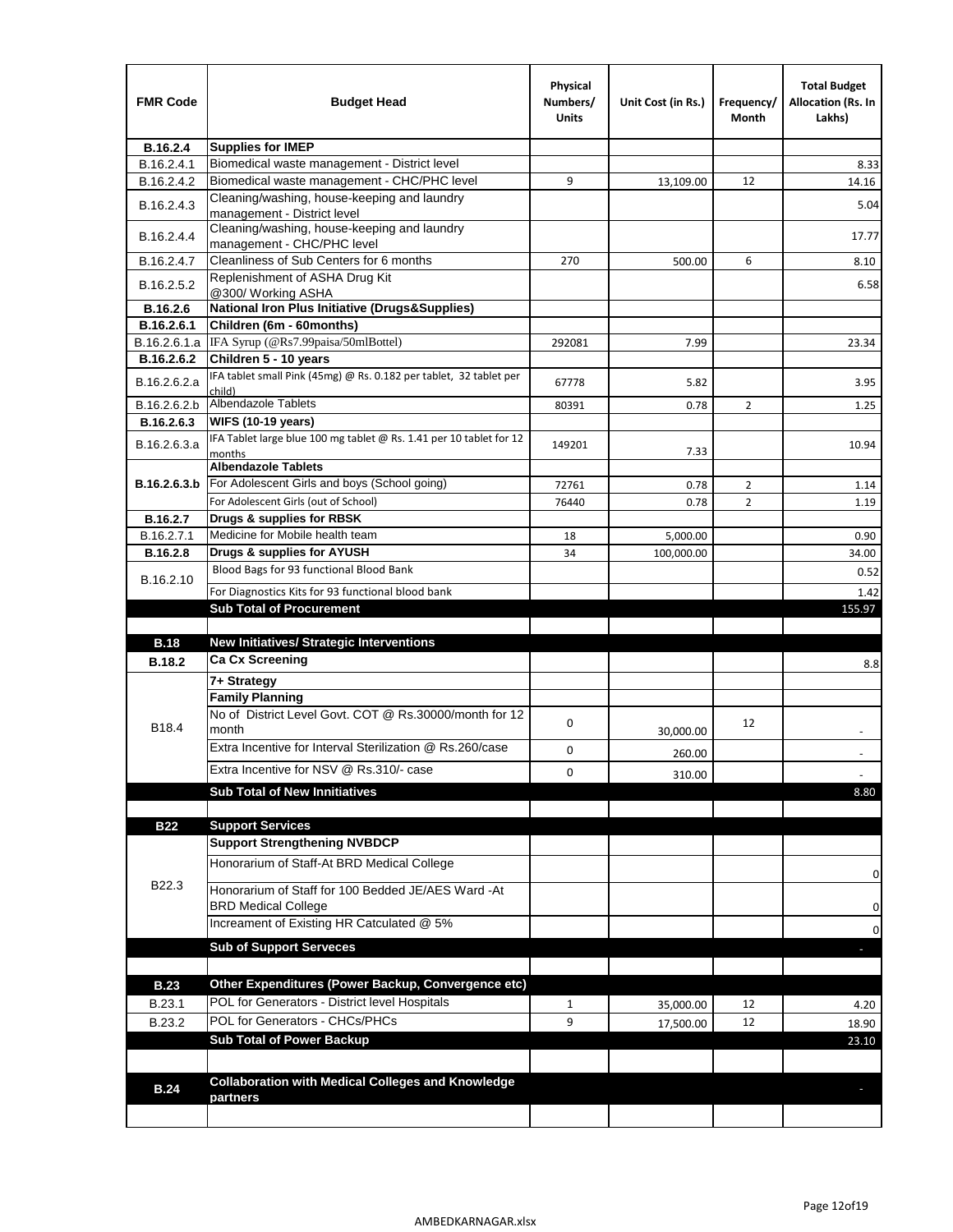| <b>FMR Code</b> | <b>Budget Head</b>                                                                                    | Physical<br>Numbers/<br><b>Units</b> | Unit Cost (in Rs.) | Frequency/<br>Month | <b>Total Budget</b><br>Allocation (Rs. In<br>Lakhs) |
|-----------------|-------------------------------------------------------------------------------------------------------|--------------------------------------|--------------------|---------------------|-----------------------------------------------------|
| <b>B.25</b>     | National Programme for Prevention and control of                                                      |                                      |                    |                     |                                                     |
| B.25.1          | deafness<br><b>Recurring Grant-in-aid</b>                                                             |                                      |                    |                     |                                                     |
| B.25.1.3        | <b>Manpower at District level</b>                                                                     |                                      |                    |                     |                                                     |
| B.25.1.3.a      | ENT Surgeon @Rs.80,000/-pm                                                                            | 0                                    |                    |                     |                                                     |
| B.25.1.3.b      | Audiologist@Rs.30,000/-pm                                                                             | 0                                    |                    |                     |                                                     |
| B.25.1.3.c      | Audiometric Assistant@Rs.15,000/-pm                                                                   | 0                                    |                    |                     |                                                     |
| B.25.1.3.d      | Instructor for Hearing Impaired Children @Rs.15,000/-pm                                               | 0                                    |                    |                     |                                                     |
| B.25.2          | Non recurring Grant-in-aid                                                                            |                                      |                    |                     |                                                     |
| B.25.2.1        | Training@Rs.10 lakh/ Distt. for 7 level training                                                      | 0                                    |                    |                     |                                                     |
| B.25.2.1.b      | District Hospital @Rs.20 lakh/Distt.                                                                  | 0                                    |                    |                     |                                                     |
| B.25.2.1.c      | CHC/Sub-Divisional Hospital @Rs.50,000/- Kit                                                          | 0                                    |                    |                     |                                                     |
| B.25.2.1.d      | PHC@RS.15,000/- kit                                                                                   | 0                                    |                    |                     |                                                     |
|                 |                                                                                                       |                                      |                    |                     |                                                     |
|                 | National Programme for Prevention and control of<br>deafness                                          |                                      |                    |                     |                                                     |
|                 |                                                                                                       |                                      |                    |                     |                                                     |
| <b>B.29</b>     | National Programme for Prevention and Control of                                                      |                                      |                    |                     |                                                     |
|                 | <b>Flurosis</b>                                                                                       |                                      |                    |                     |                                                     |
| B.29.2.1        | Honorarium of Consultant                                                                              | 0                                    | 40,000.00          | 6                   |                                                     |
|                 | Honorarium of Lab Technician                                                                          | 0                                    | 11,000.00          | 6                   |                                                     |
| B.29.2.2        | Health Education and Publicity                                                                        |                                      |                    |                     |                                                     |
|                 |                                                                                                       |                                      |                    |                     |                                                     |
| B.29.2.4        | Medical Management including treatment Surgery and<br>rehab-supplumetation of vitamins & minrals      |                                      |                    |                     |                                                     |
|                 |                                                                                                       |                                      |                    |                     |                                                     |
|                 | <b>Sub Total of Flurisis</b>                                                                          |                                      |                    |                     | ы                                                   |
|                 |                                                                                                       |                                      |                    |                     |                                                     |
|                 | <b>Total of Mission Flexipool</b>                                                                     |                                      |                    |                     | 1,011.50                                            |
|                 |                                                                                                       |                                      |                    |                     |                                                     |
| C               | <b>IMMUNISATION</b>                                                                                   |                                      |                    |                     |                                                     |
| C.1             | RI strengthening project (Review meeting, Mobility                                                    |                                      |                    |                     |                                                     |
|                 | support. Outreach services etc)                                                                       |                                      |                    |                     |                                                     |
| C.1.a           | Mobility Support for supervision for distict level officers.                                          | 1                                    | 250,000.00         |                     | 2.50                                                |
| C.1.c           | Printing and dissemination of Immunization cards, tally                                               | 72148                                | 10.00              |                     | 7.21                                                |
|                 | sheets, monitoring forms etc.<br>Quarterly review meetings exclusive for RI at district level         |                                      |                    |                     |                                                     |
| C.1.e           | with Block MOs, CDPO, and other stake holders                                                         | 36                                   | 500.00             |                     | 0.18                                                |
| C.1.f           | Quarterly review meetings exclusive for RI at block                                                   | 9628                                 | 75.00              |                     | 7.22                                                |
|                 | Focus on slum & underserved areas in urban                                                            |                                      |                    |                     |                                                     |
| C.1.g           | areas/alternative vaccinator for slums (only where regular                                            | 40                                   | 2,100.00           |                     | 0.84                                                |
|                 | ANM under NUHM not engaged) Rs. 450/- per session for<br>4 session and Rs. 300/- contingency.         |                                      |                    |                     |                                                     |
|                 | Mobilization of children through ASHA or other mobilizers                                             |                                      |                    |                     |                                                     |
| C.1.h           |                                                                                                       | 26956                                | 150.00             |                     | 40.43                                               |
| C.1.i           | Alternative vaccine delivery in hard to reach areas                                                   | 556                                  | 150.00             |                     | 0.83                                                |
| $C.1$ .j        | Alternative Vaccine Deliery in other areas                                                            | 26400                                | 75.00              |                     | 19.80                                               |
| C.1.k           | To develop microplan at sub-centre level<br>For consolidation of micro plans at block level/PHC @ Rs. | 290                                  | 100.00             |                     | 0.29                                                |
| C.1.1           | 1000/- and District level @ Rs.2000/-                                                                 |                                      |                    |                     | 0.15                                                |
| C.1.m           | POL for vaccine delivery from State to district and from                                              | $\mathbf{1}$                         |                    |                     | 1.50                                                |
|                 | district to PHC/CHCs<br>Consumables for computer including provision for internet                     |                                      | 150,000.00         |                     |                                                     |
| C.1.n           | access                                                                                                | $\mathbf{1}$                         | 400.00             | 12                  | 0.05                                                |
| C.1.o           | Red/Black plastic bags etc.                                                                           | 26956                                | 6.00               |                     | 1.62                                                |
| C.1.p           | Hub Cutter/Bleach/Hypochlorite solution/ Twin bucket @                                                | 10                                   | 1,200.00           |                     | 0.12                                                |
|                 | Rs. 1200/- for 2 Buckets                                                                              |                                      |                    |                     |                                                     |
| C.1.q           | <b>Safety Pits</b><br><b>State specific requirement</b>                                               | 9                                    | 5,250.00           |                     | 0.47                                                |
|                 |                                                                                                       |                                      |                    |                     |                                                     |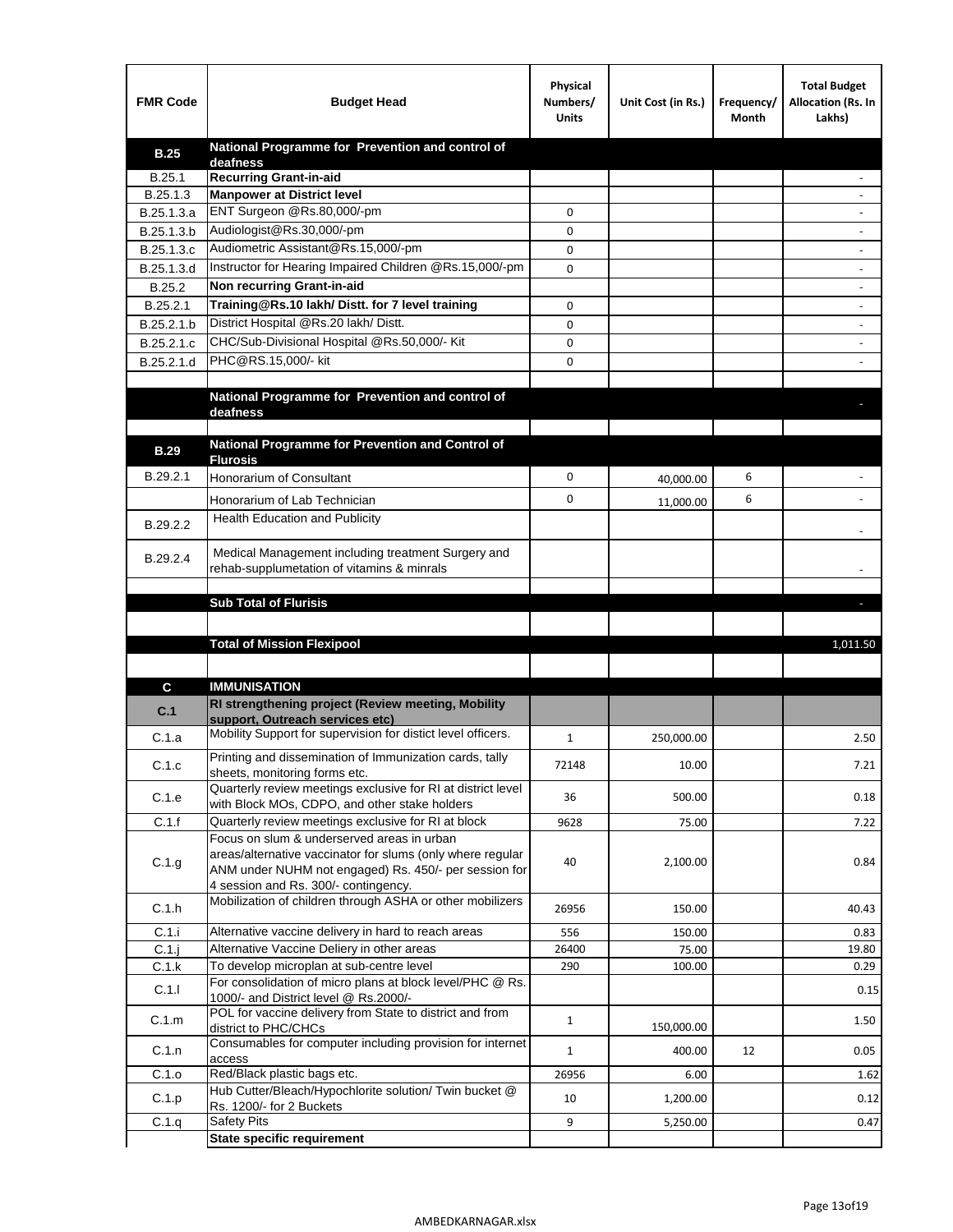| <b>FMR Code</b> | <b>Budget Head</b>                                                                                                                                                                                                                              | Physical<br>Numbers/<br><b>Units</b> | Unit Cost (in Rs.) | Frequency/<br>Month | <b>Total Budget</b><br><b>Allocation (Rs. In</b><br>Lakhs) |
|-----------------|-------------------------------------------------------------------------------------------------------------------------------------------------------------------------------------------------------------------------------------------------|--------------------------------------|--------------------|---------------------|------------------------------------------------------------|
|                 | Funds for annual maintenance operation of WIC/WIF at<br>state and division level                                                                                                                                                                | $\mathbf 0$                          | 40,000.00          |                     | 0.00                                                       |
|                 | Electricity bill for WIC/WIF at state and division level                                                                                                                                                                                        | $\mathbf 0$                          | 100,000.00         |                     | 0.00                                                       |
| C.1.r           | POL for generators & operational expenses at divisional<br>vaccine storage and state vaccine store                                                                                                                                              | $\mathbf 0$                          | 200,000.00         |                     | 0.00                                                       |
|                 | POL for generators & operational expenses at district<br>level vaccine storage points and other cold chain points                                                                                                                               | $\mathbf{1}$                         | 120,000.00         |                     | 1.20                                                       |
|                 | <b>AEFI Kits</b>                                                                                                                                                                                                                                |                                      |                    |                     | 0.11                                                       |
| C.1.s           | Teeka Express Operational Cost                                                                                                                                                                                                                  |                                      |                    |                     |                                                            |
| C.2             | <b>Salary of Contractual Staffs</b>                                                                                                                                                                                                             |                                      |                    |                     |                                                            |
| C.2.2           | Honorarium for Computer Assistants support for District<br>level                                                                                                                                                                                | $\mathbf{1}$                         | 12,127.00          | 12                  | 1.46                                                       |
| C.3             | <b>Training under Immunisation</b>                                                                                                                                                                                                              |                                      |                    |                     |                                                            |
| C.3.1           | District level Orientation training including Hep B, Measles<br>& JE(wherever required) for 2 days ANM, Multi Purpose<br>Health Worker (Male), LHV, Health Assistant<br>(Male/Female), Nurse MidWives, BEEs & other staff (as<br>per RCH norms) | 4                                    | 46,200.00          |                     | 1.85                                                       |
| C.3.2           | Three day training including Hep B, Measles & JE<br>(wherever required) of Medical Officers of RI using<br>revised MO training module)                                                                                                          | $\mathbf 0$                          | 65,600.00          |                     | 0.00                                                       |
| C.3.4           | Two days cold chain handlers training for block level cold<br>chain hadlers by State and district cold chain officers                                                                                                                           | 0.00                                 |                    |                     | 0.21                                                       |
| C.3.5           | One day training of block level data handlers by DIOs and<br>District cold chain officer                                                                                                                                                        | 10                                   | 500.00             |                     | 0.05                                                       |
|                 | <b>Cold chain maintenance</b>                                                                                                                                                                                                                   |                                      |                    |                     |                                                            |
| C.4             | Cold chain maintenance for CHC/PHC @ Rs. 750/- per<br>unit                                                                                                                                                                                      | 10                                   | 750.00             |                     | 0.08                                                       |
|                 | Cold chain maintenance for District level @ Rs. 15000/-<br>per district                                                                                                                                                                         | $\mathbf{1}$                         | 15,000.00          |                     | 0.15                                                       |
| C.5             | <b>ASHA Incentive</b>                                                                                                                                                                                                                           | 51652                                | 150                |                     | 77.478                                                     |
|                 | Mobility support for outreach areas for 25 disdtricts                                                                                                                                                                                           |                                      |                    |                     |                                                            |
|                 | Mobility support for HRG/ construction sites                                                                                                                                                                                                    |                                      |                    |                     |                                                            |
|                 | Sub Total of RI                                                                                                                                                                                                                                 |                                      |                    |                     | 165.7994                                                   |
|                 | <b>National Iodine Deficiency Disorders Control</b>                                                                                                                                                                                             |                                      |                    |                     |                                                            |
| D               | Programme (NIDDCP)                                                                                                                                                                                                                              |                                      |                    |                     |                                                            |
| D.3             | <b>Health Education and Publicity</b>                                                                                                                                                                                                           |                                      |                    |                     | 0.10                                                       |
|                 | <b>GRAND TOTAL (A+B+C+D)</b>                                                                                                                                                                                                                    |                                      |                    |                     | 3,019.86                                                   |
|                 |                                                                                                                                                                                                                                                 |                                      |                    |                     |                                                            |
|                 | <b>National Disease Control Programme (NDCP)</b>                                                                                                                                                                                                |                                      |                    |                     |                                                            |
|                 | <b>INTEGRATED DISEASE SURVEILLANCE</b>                                                                                                                                                                                                          |                                      |                    |                     |                                                            |
| Е               | <b>PROGRAMME (IDSP)</b>                                                                                                                                                                                                                         |                                      |                    |                     |                                                            |
| E.1             | <b>REMUNERATION FOR CONTRACTUAL HUMAN</b><br><b>RESOURCE</b>                                                                                                                                                                                    |                                      |                    |                     |                                                            |
| E.1.9           | District Epidemiologists                                                                                                                                                                                                                        |                                      |                    |                     | 6.00                                                       |
| E.1.10          | District Microbiologist at District labs                                                                                                                                                                                                        |                                      |                    |                     |                                                            |
| E.1.11          | District Data Manager                                                                                                                                                                                                                           |                                      |                    |                     | 2.56                                                       |
| E.1.12          | Data Entry Operator*<br>Others if any (pl specify)                                                                                                                                                                                              |                                      |                    |                     | 1.51                                                       |
| E.1.13<br>E.2   | <b>TRAINING</b>                                                                                                                                                                                                                                 |                                      |                    |                     | $\omega$                                                   |
|                 | Training at State/District Level (1 batch = 20                                                                                                                                                                                                  |                                      |                    |                     |                                                            |
|                 | participants)                                                                                                                                                                                                                                   |                                      |                    |                     |                                                            |
| E.2.3           | Hospital Pharmacists/Nurses Training (1 day)                                                                                                                                                                                                    |                                      |                    |                     |                                                            |
| E.3             | <b>LABORATORY SUPPORT</b>                                                                                                                                                                                                                       |                                      |                    |                     |                                                            |
|                 | <b>District Public Health Laboratory Strengthening</b>                                                                                                                                                                                          |                                      |                    |                     |                                                            |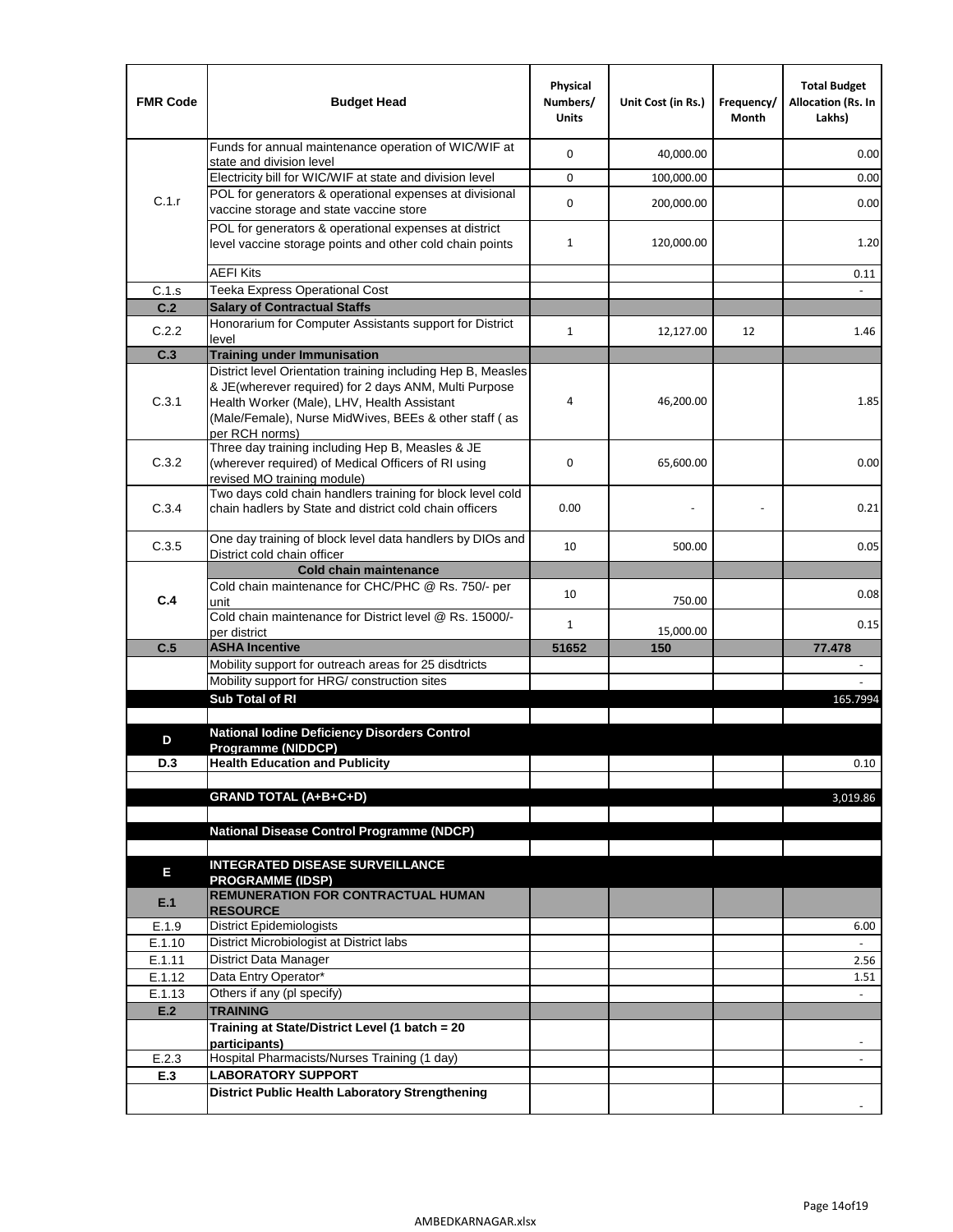| <b>FMR Code</b> | <b>Budget Head</b>                                                                                                                                                                                                                                | Physical<br>Numbers/<br><b>Units</b> | Unit Cost (in Rs.) | Frequency/<br><b>Month</b> | <b>Total Budget</b><br>Allocation (Rs. In<br>Lakhs) |
|-----------------|---------------------------------------------------------------------------------------------------------------------------------------------------------------------------------------------------------------------------------------------------|--------------------------------------|--------------------|----------------------------|-----------------------------------------------------|
| E.3.5           | Expenses on account of consumables, operating<br>expenses, office expenses, transport of samples,<br>miscellaneous etc.                                                                                                                           |                                      |                    |                            |                                                     |
| E.4             | <b>OPERATIONAL COSTS</b>                                                                                                                                                                                                                          |                                      |                    |                            |                                                     |
| E.4.1           | MOBILITY: Travel Cost, POL, mobility cost at SSU & DSU<br>on need basis                                                                                                                                                                           |                                      |                    |                            | 0.60                                                |
| E.4.2           | Office expenses on telephone, fax, Broadband Expenses,<br>Weekly Alert Bulletin/Annual Disease Surveillance report,<br>minor repairs and AMC of IT/office equipment supplied<br>under IDSP, Meetings and other miscellenious<br>expenditures etc. |                                      |                    |                            | 1.25                                                |
|                 | Sub Total of IDSP                                                                                                                                                                                                                                 |                                      |                    |                            | 11.92                                               |
|                 |                                                                                                                                                                                                                                                   |                                      |                    |                            |                                                     |
| F               | <b>NVBDCP</b>                                                                                                                                                                                                                                     |                                      |                    |                            |                                                     |
|                 |                                                                                                                                                                                                                                                   |                                      |                    |                            |                                                     |
| F.1.1           | Malaria                                                                                                                                                                                                                                           |                                      |                    |                            |                                                     |
| F.1.1.a         | <b>Contractual Payments</b>                                                                                                                                                                                                                       |                                      |                    |                            |                                                     |
| F.1.1.a.i       | <b>MPW</b> contractual<br>District VBD Consultant 18 nos. (Non-Project States) @ Rs                                                                                                                                                               |                                      |                    |                            |                                                     |
| F.1.1.a.iv      | 22895 pm.for 6 months (Rs 1.37 lakhs per consulatant per<br>year)                                                                                                                                                                                 |                                      |                    |                            | $\blacksquare$                                      |
| F.1.1.a.vii     | VBD Consultant 1 no. (preferably entomologist) @ Rs 22500<br>p.m. for 6 months                                                                                                                                                                    |                                      |                    |                            |                                                     |
| F.1.1.b         | <b>ASHA Incentive</b>                                                                                                                                                                                                                             |                                      |                    |                            | 0.10                                                |
| F.1.1.c         | <b>Operational Cost</b>                                                                                                                                                                                                                           |                                      |                    |                            | $\blacksquare$                                      |
| F.1.1.c.ii      | Operational cost for IRS                                                                                                                                                                                                                          |                                      |                    |                            | 0.20                                                |
| F.1.1.e         | IEC/BCC                                                                                                                                                                                                                                           |                                      |                    |                            | 1.22                                                |
| F.1.1.f         | PPP / NGO and Intersectoral Convergence                                                                                                                                                                                                           |                                      |                    |                            | $\omega$                                            |
| F.1.1.g         | <b>Training / Capacity Building</b>                                                                                                                                                                                                               |                                      |                    |                            | 1.10                                                |
| F.1.1.h         | <b>Zonal Entomological units</b>                                                                                                                                                                                                                  |                                      |                    |                            |                                                     |
|                 | <b>Sub total of Malaria</b>                                                                                                                                                                                                                       |                                      |                    |                            | 2.62                                                |
|                 |                                                                                                                                                                                                                                                   |                                      |                    |                            |                                                     |
| F.1.2           | Dengue & Chikungunya                                                                                                                                                                                                                              |                                      |                    |                            |                                                     |
| F.1.2.a         | Strengthening surveillance (As per GOI approval)                                                                                                                                                                                                  |                                      |                    |                            |                                                     |
| F.1.2.a(i)      | Apex Referral Labs recurrent                                                                                                                                                                                                                      |                                      |                    |                            | $\overline{\phantom{a}}$                            |
| F.1.2.a(ii)     | Sentinel surveillance Hospital recurrent                                                                                                                                                                                                          |                                      |                    |                            |                                                     |
| F.1.2.f         | Vector Control, environmental management & fogging<br>machine                                                                                                                                                                                     |                                      |                    |                            | 1.00                                                |
|                 | Dengue & Chikungunya                                                                                                                                                                                                                              |                                      |                    |                            | 1.00                                                |
|                 |                                                                                                                                                                                                                                                   |                                      |                    |                            |                                                     |
| F.1.4           | <b>Lymphatic Filariasis</b>                                                                                                                                                                                                                       |                                      |                    |                            |                                                     |
|                 | State Task Force, State Technical Advisory Committee meeting,                                                                                                                                                                                     |                                      |                    |                            |                                                     |
|                 | printing of forms/registers, mobility support, district                                                                                                                                                                                           |                                      |                    |                            |                                                     |
| F.1.4.a         | coordination meeting, sensitization of media etc., morbidity                                                                                                                                                                                      |                                      |                    |                            |                                                     |
|                 | management, monitoring & supervision and mobility support                                                                                                                                                                                         |                                      |                    |                            |                                                     |
|                 | for Rapid Response Team and contingency support<br>(16)                                                                                                                                                                                           |                                      |                    |                            |                                                     |
| F.1.4.b         | districts only)<br>Microfilaria Survey (16 districts only)                                                                                                                                                                                        |                                      |                    |                            |                                                     |
|                 | Monitoring & Evaluation (Post MDA assessment by medical                                                                                                                                                                                           |                                      |                    |                            |                                                     |
| F.1.4.c         | colleges (Govt. & private)/ICMR institutions ) (16 districts only)                                                                                                                                                                                |                                      |                    |                            |                                                     |
|                 | Training/sensitization of district level officers on ELF and drug                                                                                                                                                                                 |                                      |                    |                            |                                                     |
| F.1.4.d         | distributors including peripheral health workers(16 districts                                                                                                                                                                                     |                                      |                    |                            |                                                     |
|                 | only)                                                                                                                                                                                                                                             |                                      |                    |                            |                                                     |
|                 | Specific IEC/BCC at state, district, PHC, Sub-centre and village                                                                                                                                                                                  |                                      |                    |                            |                                                     |
| F.1.4.e         | level including VHSC/GKs for community mobilization efforts to                                                                                                                                                                                    |                                      |                    |                            |                                                     |
|                 | realize the desired drug compliance of 85% during MDA (16                                                                                                                                                                                         |                                      |                    |                            |                                                     |
|                 | districts only)<br>Honorarium for Drug Distribution including ASHAs and                                                                                                                                                                           |                                      |                    |                            |                                                     |
| F.1.4.f         | supervisors involved in MDA<br>(16 districts only)                                                                                                                                                                                                |                                      |                    |                            |                                                     |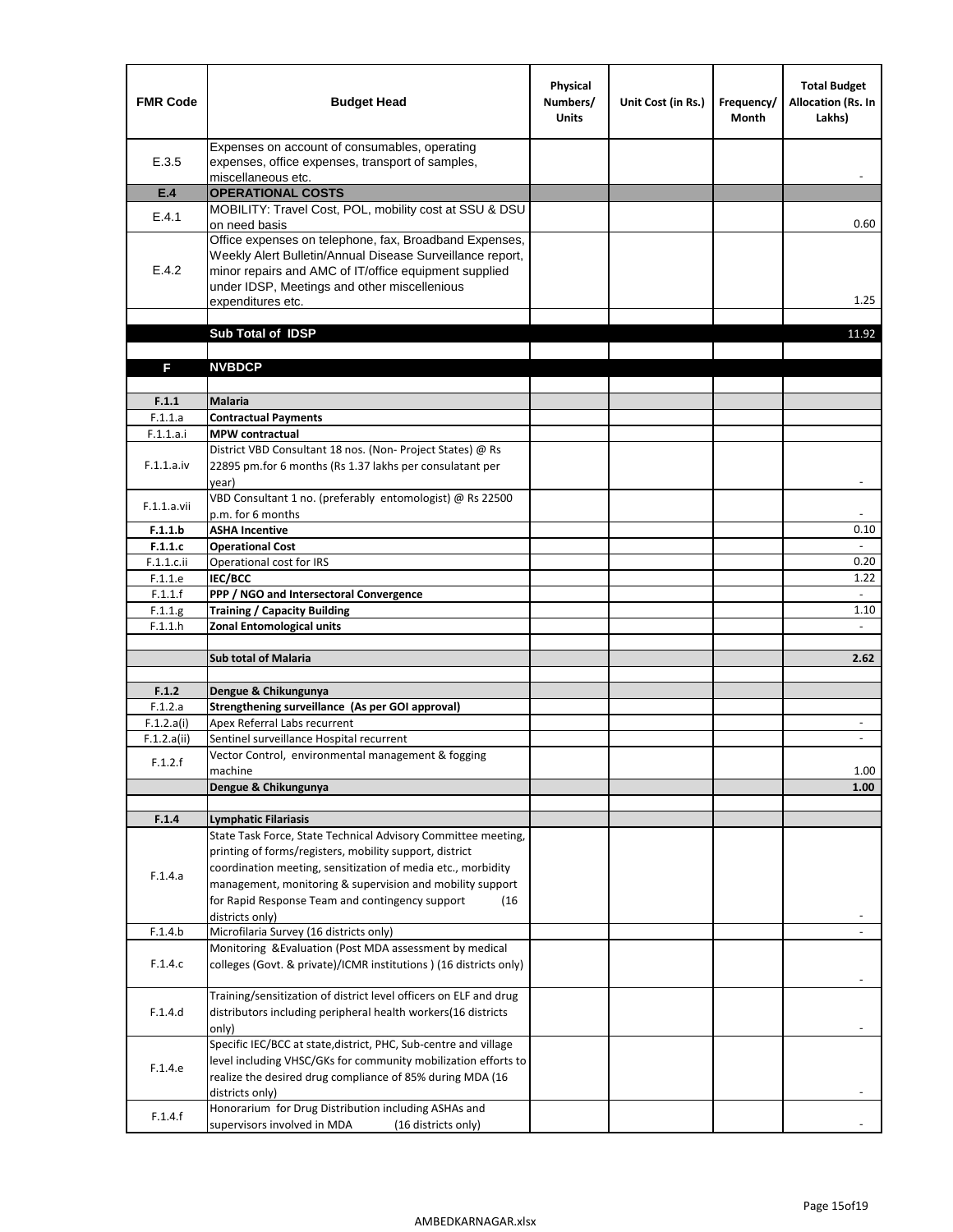| <b>FMR Code</b>    | <b>Budget Head</b>                                                                             | Physical<br>Numbers/<br><b>Units</b> | Unit Cost (in Rs.) | Frequency/<br>Month | <b>Total Budget</b><br><b>Allocation (Rs. In</b><br>Lakhs) |
|--------------------|------------------------------------------------------------------------------------------------|--------------------------------------|--------------------|---------------------|------------------------------------------------------------|
| F.1.4.g.           | Verification and validation for stoppage of MDA in LF endemic<br>districts (17 Districts)      |                                      |                    |                     |                                                            |
| F.1.4.g.i          | a) Additional MF Survey                                                                        |                                      |                    |                     |                                                            |
| F.1.4.g.ii         | b) ICT Survey                                                                                  |                                      |                    |                     |                                                            |
| $F.1.4.g.$ iii     | c) ICT Cost                                                                                    |                                      |                    |                     |                                                            |
| F.1.4.h            | Verification of LF endemicity in non-endemic districts (24<br>Districts)                       |                                      |                    |                     |                                                            |
| F.1.4.h.i          | a) Lymphoedema & Hydrocele Survey                                                              |                                      |                    |                     | 0.20                                                       |
|                    | Lymphatic Filariasis                                                                           |                                      |                    |                     | 0.20                                                       |
|                    |                                                                                                |                                      |                    |                     |                                                            |
| F.1.5              | Kala-azar                                                                                      |                                      |                    |                     |                                                            |
| F.1.5              | Case search/ Camp Approach                                                                     |                                      |                    |                     | $\overline{\phantom{a}}$                                   |
| F.1.5.a            | Spray Pumps & accessories                                                                      |                                      |                    |                     | $\blacksquare$                                             |
| F.1.5.b            | Operational cost for spray including spray wages                                               |                                      |                    |                     |                                                            |
| F.1.5.c            | Mobility/POL/supervision                                                                       |                                      |                    |                     | $\overline{\phantom{a}}$                                   |
| F.1.5.d            | Monitoring & Evaluation                                                                        |                                      |                    |                     | $\blacksquare$                                             |
| F.1.5.e<br>F.1.5.f | Training for spraying<br>IEC/BCC/Advocacy                                                      |                                      |                    |                     | $\overline{a}$                                             |
| F.1.5.g            | Incentive to ASHA                                                                              |                                      |                    |                     | $\overline{\phantom{a}}$                                   |
| F.1.5.h            | Loss of Wages                                                                                  |                                      |                    |                     | $\qquad \qquad \blacksquare$                               |
| F.1.5.i            | Free Diet                                                                                      |                                      |                    |                     |                                                            |
|                    |                                                                                                |                                      |                    |                     |                                                            |
|                    | Kala-azar                                                                                      |                                      |                    |                     |                                                            |
|                    |                                                                                                |                                      |                    |                     |                                                            |
| F.6                | Cash grant for decentralized commodities                                                       |                                      |                    |                     | 6.00                                                       |
|                    | <b>Sub Total of NVB DCP</b>                                                                    |                                      |                    |                     | 9.82                                                       |
|                    |                                                                                                |                                      |                    |                     |                                                            |
| G                  | <b>NLEP</b>                                                                                    |                                      |                    |                     |                                                            |
| G 1.               | Improved early case detection                                                                  |                                      |                    |                     |                                                            |
| G 1.1              | Incentive to ASHA                                                                              |                                      |                    |                     |                                                            |
|                    | Incentive for Case detection by ASHA/AWW/Volunteers                                            | 185                                  |                    |                     | 0.46                                                       |
|                    | etc.diagnosis @ Rs. 250 per case<br>Incentive for timely cure of MB cases @ Rs. 600 per case   | 15                                   | 250.00<br>600.00   |                     | 0.09                                                       |
|                    | Incentive for timely cure of PB cases @ Rs. 400 per case                                       | 22                                   | 400.00             |                     | 0.09                                                       |
| G1.1 a             | Sensitization of ASHA                                                                          | 300                                  | 100.00             |                     | 0.30                                                       |
| G <sub>2</sub>     | <b>Improved case management</b>                                                                |                                      |                    |                     |                                                            |
|                    | DPMR Services, (MCR footwear, Aids and appliances,                                             |                                      |                    |                     |                                                            |
|                    | Welfare allowance to BPL patients for RCS, Support                                             |                                      |                    |                     |                                                            |
|                    | to govt. institutions for RCS)                                                                 |                                      |                    |                     |                                                            |
|                    | Cost of MCR / Protective footwear@ Rs.300/-                                                    | 30                                   | 300.00             |                     | 0.09                                                       |
|                    | Amount for Aids/ appliances/ self care kits/ patient welfare                                   |                                      |                    |                     |                                                            |
| G 2.1              | items etc.                                                                                     |                                      |                    |                     | 0.17                                                       |
|                    | Patients for RCS to be paid welfare allowance @ Rs. 8000/-                                     |                                      |                    |                     |                                                            |
|                    |                                                                                                | 0                                    | 8,000.00           |                     |                                                            |
|                    | No. of RCS to be paid for as Support to govt. institutions for                                 |                                      |                    |                     |                                                            |
|                    | RCS @5000/-                                                                                    | 0                                    | 5,000.00           |                     |                                                            |
|                    |                                                                                                |                                      |                    |                     |                                                            |
| G 2.2              | Urban L:eprosy Control, (Mega city - 0, Medium city (1) -<br>3 , Med. City (2)-1 Township -19) |                                      |                    |                     |                                                            |
|                    |                                                                                                |                                      |                    |                     |                                                            |
| G 2.3              | Material & Supplies                                                                            |                                      |                    |                     | $\frac{1}{2}$                                              |
|                    | Supportive drugs                                                                               |                                      |                    |                     | 0.75                                                       |
| G 2.3.i            | Lab. reagents & equipments                                                                     |                                      |                    |                     | 0.05                                                       |
|                    | Printing works                                                                                 |                                      |                    |                     | 0.20                                                       |
| G <sub>3</sub>     | <b>Stigma Reduced</b>                                                                          |                                      |                    |                     |                                                            |
|                    | Mass media, Outdoor media, Rural media, Advocacy                                               |                                      |                    |                     |                                                            |
| G 3.1              | media                                                                                          |                                      |                    |                     | 0.98                                                       |
|                    | Monitoring, Supervision and Evaluation System                                                  |                                      |                    |                     |                                                            |
| G 5.               | improved                                                                                       |                                      |                    |                     |                                                            |
| G 5.1              | <b>Travel Cost and Review Meeting</b>                                                          |                                      |                    |                     |                                                            |
| G 5.1.ii           | travel expenses - Contractual Staff at District level                                          |                                      |                    |                     | 0.22                                                       |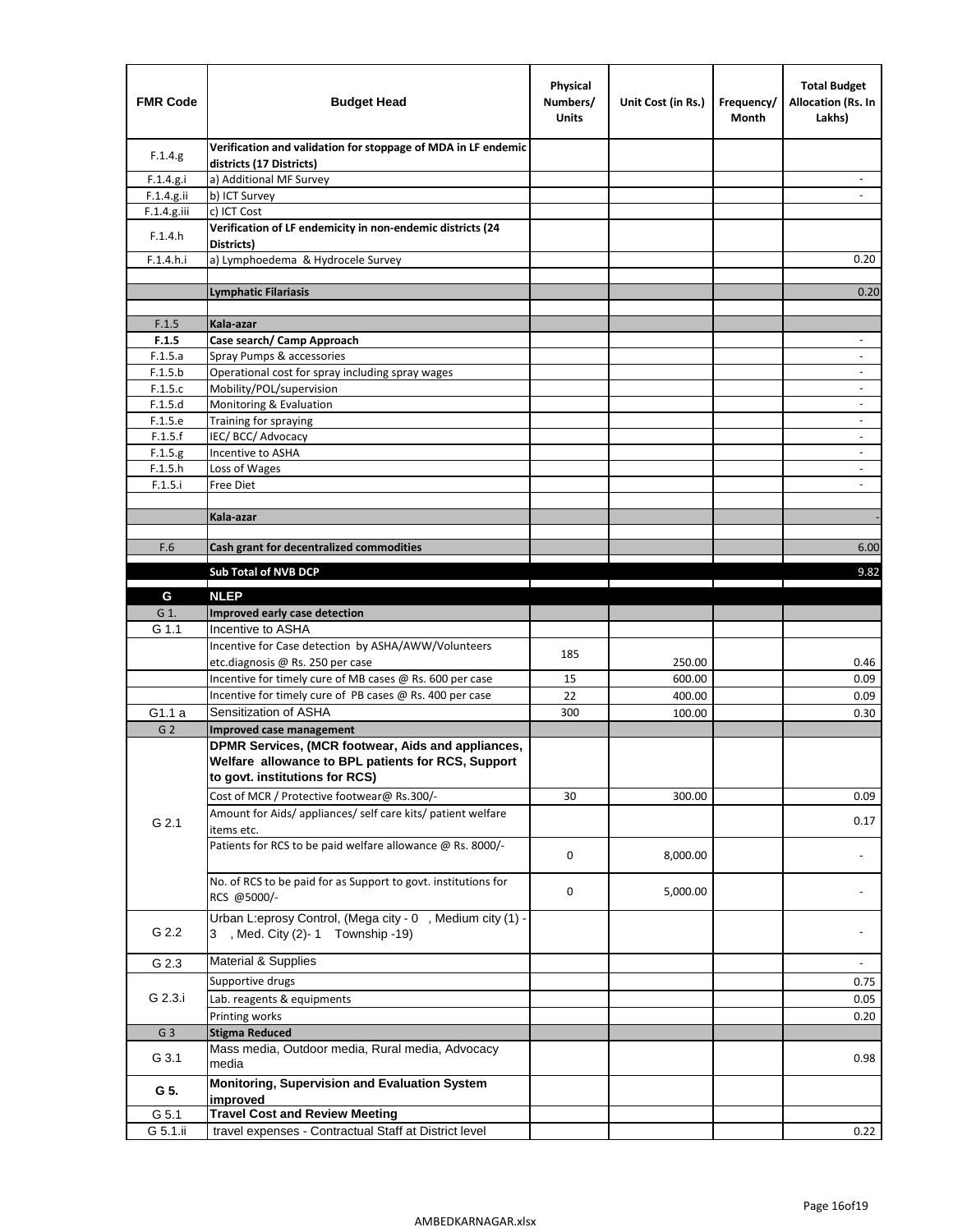| <b>FMR Code</b> | <b>Budget Head</b>                                                                                              | Physical<br>Numbers/<br><b>Units</b> | Unit Cost (in Rs.) | Frequency/<br>Month | <b>Total Budget</b><br>Allocation (Rs. In<br>Lakhs) |
|-----------------|-----------------------------------------------------------------------------------------------------------------|--------------------------------------|--------------------|---------------------|-----------------------------------------------------|
| G 5.2           | <b>Office Operation &amp; Maintenance</b>                                                                       |                                      |                    |                     |                                                     |
| G 5.2.i         | Office operation - State Cell                                                                                   |                                      |                    |                     |                                                     |
| G 5.2.ii        | Office operation - District Cell                                                                                |                                      |                    |                     | 0.35                                                |
| G 5.2 .iii      | Office equipment maint. State                                                                                   |                                      |                    |                     |                                                     |
| G 5.4           | Vehicle Hiring and POL                                                                                          |                                      |                    |                     |                                                     |
| G 5.4.ii        | <b>District Cell</b>                                                                                            |                                      |                    |                     | 0.30                                                |
| G 6.2           | <b>Contractual Staff at Disrrict &amp; block level</b>                                                          |                                      |                    |                     |                                                     |
|                 | <b>District Leprosy Consultant</b>                                                                              | 1                                    | 33,000.00          | 12                  | 3.96                                                |
| G 6.2.ii        | Physio Therapist                                                                                                | $\mathbf{1}$                         | 27,500.00          | 12                  | 3.30                                                |
|                 | Contractual Staff Para Medical Worker, (PMW @ 17600pm)                                                          | 4                                    | 17,600.00          | 12                  | 8.45                                                |
| G 7.            | <b>Others</b>                                                                                                   |                                      |                    |                     |                                                     |
| G 7.1           | Travel expenses for regular staff for specific programme /<br>training need, awards etc                         |                                      |                    |                     | 0.16                                                |
|                 | HR increment calculated $\omega$ 5% for above approvals                                                         |                                      |                    |                     | 0.79                                                |
|                 | Sub Total NLEP                                                                                                  |                                      |                    |                     | 20.70                                               |
|                 |                                                                                                                 |                                      |                    |                     |                                                     |
| Н               | <b>RNTCP</b>                                                                                                    |                                      |                    |                     |                                                     |
| H.1             | Civil Works                                                                                                     |                                      |                    |                     | 4.35                                                |
| H.2             | Laboratory Materials                                                                                            |                                      |                    |                     | 7.98                                                |
| H.3             | Honorarium/Counselling Charges                                                                                  |                                      |                    |                     | 25.41                                               |
| H.4             | <b>ACSM</b>                                                                                                     |                                      |                    |                     | 4.24                                                |
| H.5             | <b>Equipment Maintenance</b>                                                                                    |                                      |                    |                     | 0.46                                                |
| H.6             | Training                                                                                                        |                                      |                    |                     | 4.60                                                |
| H.7             | Vehicle Operation(POL & Manitainance)                                                                           |                                      |                    |                     | 6.50                                                |
| H.8             | Vehicle hiring                                                                                                  |                                      |                    |                     | 8.71                                                |
| H.9             | Public Private Mix(PP/NGO Support)                                                                              |                                      |                    |                     | 7.21                                                |
| H.10            | <b>Medical Colleges</b>                                                                                         |                                      |                    |                     | 4.75                                                |
| H.11            | Office Operation (Miscellaneous)                                                                                |                                      |                    |                     | 2.61                                                |
| H.12            | <b>Contractual Services</b>                                                                                     |                                      |                    |                     | 76.85                                               |
| H.13            | Printing                                                                                                        |                                      |                    |                     | 2.03                                                |
| H.15            | Procurement of Drugs                                                                                            |                                      |                    |                     | 1.20                                                |
| H.16            | Procurement of Vehicles                                                                                         |                                      |                    |                     | $\sim$                                              |
| H.17            | Procurement of Equipments                                                                                       |                                      |                    |                     | 0.75                                                |
| H.18            | Patient Support & Transportation Charges                                                                        |                                      |                    |                     | 6.44                                                |
| H.19            | Supervision and Monitoring                                                                                      |                                      |                    |                     | 6.13                                                |
|                 | <b>Grand Total</b>                                                                                              |                                      |                    |                     | 170.23                                              |
|                 |                                                                                                                 |                                      |                    |                     |                                                     |
|                 | <b>Total of NDCP</b>                                                                                            |                                      |                    |                     | 212.67                                              |
|                 | Non Communicable Disease Control Programme (NCD)                                                                |                                      |                    |                     |                                                     |
|                 |                                                                                                                 |                                      |                    |                     |                                                     |
| Т<br>1.1        | National Programme for Control of Blindness (NPCB)<br><b>Recurring Grant-in aid</b>                             |                                      |                    |                     | ÷.                                                  |
|                 | Reimbursement for cataract operation for NGO and                                                                |                                      |                    |                     |                                                     |
| 1.1.1           | Private Practitioners as per NGO norms @Rs.1000/-                                                               |                                      |                    |                     | 11.94                                               |
| 1.1.1A          | Assistance for consumables/drugs/medicines to the<br>Govt./District Hospital for Cat sx etc.@ Rs.450/- per case |                                      |                    |                     | 4.34                                                |
| 1.1.2           | <b>Other Eye Diseases</b>                                                                                       |                                      |                    |                     |                                                     |
| 1.1.3           | Screening and free spectacles to school children @                                                              |                                      |                    |                     | 4.46                                                |
|                 | Rs.275/- per case                                                                                               |                                      |                    |                     |                                                     |
| 1.1.4           | Screening and free spectacles for near work to Old<br>Person (New component) @Rs.100/- per case                 |                                      |                    |                     | 1.20                                                |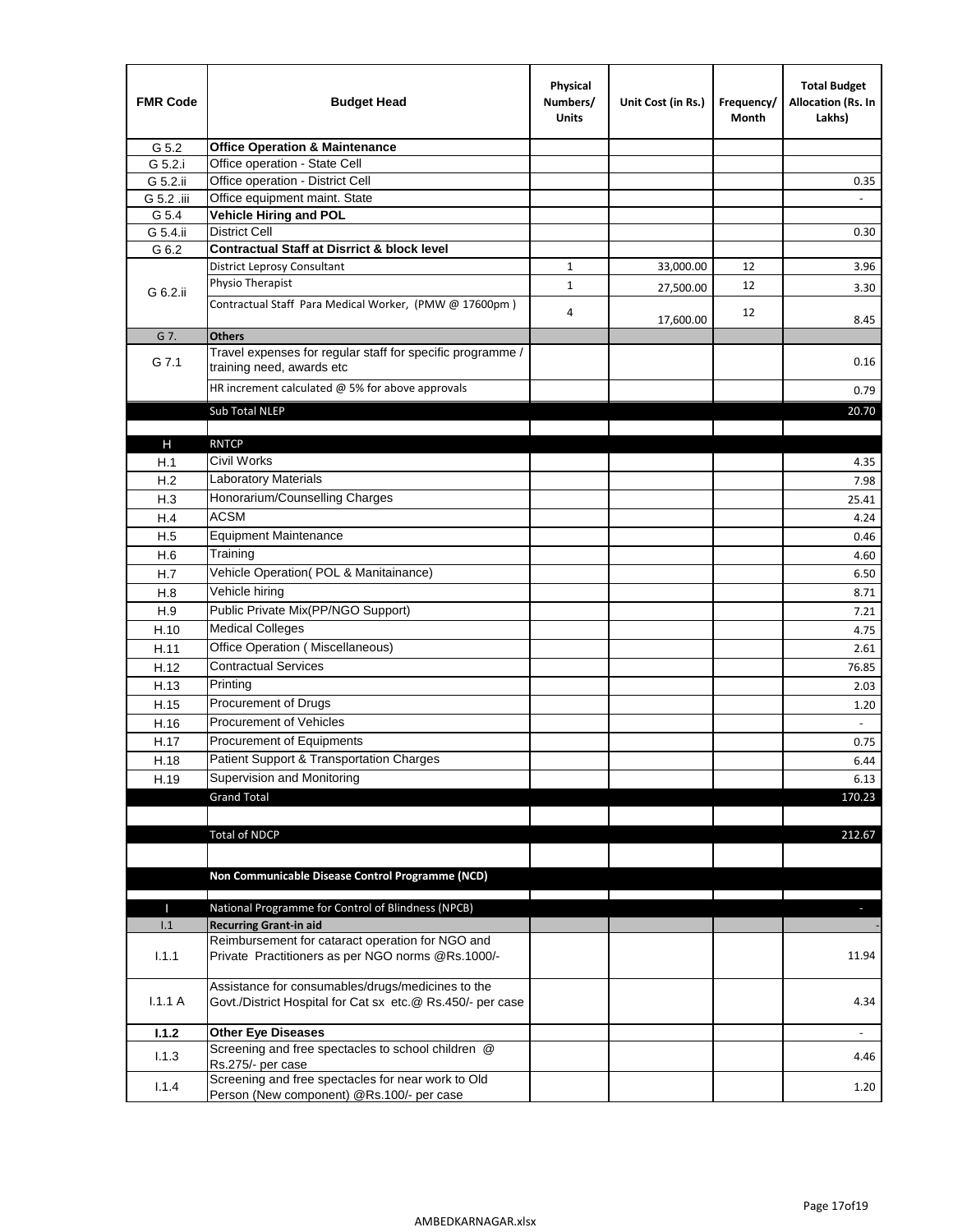| <b>FMR Code</b> | <b>Budget Head</b>                                                                                                                                      | Physical<br>Numbers/<br><b>Units</b> | Unit Cost (in Rs.) | Frequency/<br>Month | <b>Total Budget</b><br>Allocation (Rs. In<br>Lakhs) |
|-----------------|---------------------------------------------------------------------------------------------------------------------------------------------------------|--------------------------------------|--------------------|---------------------|-----------------------------------------------------|
| 1.1.5           | Recurring GIA to Eye Bank @ Rs.2000/- per pair(Eye<br>Bank will reimburse to Eye Donation Centre for eye<br>collected by them @ Rs.1000/- per pair)     |                                      |                    |                     |                                                     |
| 1.2             | Non Recurring Grant -in-Aid                                                                                                                             |                                      |                    |                     |                                                     |
| 1.2.2.          | Grant-in-aid for Sub Divisional Hospitals @ Rs.20 lakh                                                                                                  |                                      |                    |                     |                                                     |
| 1.2.3           | For Vision Centre (PHC) (Govt. + NGO) @ Rs.1 lakh                                                                                                       |                                      |                    |                     |                                                     |
| 1.2.4           | For Eye Bank Rs.25 lakh                                                                                                                                 |                                      |                    |                     | $\overline{\phantom{a}}$                            |
| 1.3             | <b>Contractual Man Power</b>                                                                                                                            |                                      |                    |                     |                                                     |
| 1.3.1           | Ophthalmic Surgeon@ Rs.60,000/- p.m.*                                                                                                                   |                                      |                    |                     |                                                     |
| 1.3.2<br>1.3.3  | Ophthalmic Assistant @ Rs.12,000/- p.m.*<br>Eye Donation Counsellors @ Rs.15000/- p.m.*                                                                 |                                      |                    |                     | 1.51<br>$\sim$                                      |
|                 | Data Entry Operator @Rs.8,000/- p.m. for district level                                                                                                 |                                      |                    |                     |                                                     |
| 1.3.4           |                                                                                                                                                         |                                      |                    |                     | 1.01                                                |
| 1.4             | Other activities (if any, pls. specify)                                                                                                                 |                                      |                    |                     |                                                     |
|                 | Other district level activities                                                                                                                         |                                      |                    |                     | 0.25                                                |
|                 | Sub Total of National Programme for Control of Blindness<br>(NPCB)                                                                                      |                                      |                    |                     | 24.71                                               |
| J               | Natoinal Mental Health Programme (NMHP)                                                                                                                 |                                      |                    |                     |                                                     |
|                 | Honorarium of Existing Human Resource                                                                                                                   |                                      |                    |                     |                                                     |
|                 |                                                                                                                                                         |                                      |                    |                     |                                                     |
| K               | National Programme for the Healthcare of the Elderly (NPHCE)                                                                                            |                                      |                    |                     |                                                     |
|                 |                                                                                                                                                         |                                      |                    |                     |                                                     |
| K.1             | <b>Recurring Grant-in-Aid</b>                                                                                                                           |                                      |                    |                     |                                                     |
| K.1.1           | <b>District Hospital</b>                                                                                                                                |                                      |                    |                     |                                                     |
| K.1.1.1         | Machinery & Equipment @ Rs.1.50 lakh per unit<br>Drugs & Consumable @ Rs. 5 Lacs to existing district &                                                 |                                      |                    |                     |                                                     |
| K.1.1.2         | Rs. 3 Lacs to New Districts                                                                                                                             |                                      |                    |                     | 3.00                                                |
| K.1.1.3         | Training of doctors and staff from CHCs and PHCs @<br>Rs.0.40 lakh per unit                                                                             |                                      |                    |                     | 0.40                                                |
| K.1.1.4         | Public Awareness & IEC @ Rs.1 lakh per unit                                                                                                             |                                      |                    |                     | 1.00                                                |
| K.1.1.6         | Consultant Medicine (2) @ Rs. 80000 P.M. for 12 months<br>against filled post & 3 month against Vacant Post                                             |                                      |                    |                     | 4.80                                                |
| K.1.1.7         | Nurse (6) @ Rs. 20,000 P.M. for 12 months against filled<br>post & 3 month against Vacant Post                                                          |                                      |                    |                     | 3.60                                                |
| K.1.1.8         | Physiotherapist 1 @ Rs.20,000 p.m.                                                                                                                      |                                      |                    |                     | 0.60                                                |
| K.1.1.9         | Hospital Attendants 2@ Rs.7500 p.m.                                                                                                                     |                                      |                    |                     | 0.45                                                |
| K.1.1.10        | Sanitary Attendants 2 @ Rs.7500 p.m.                                                                                                                    |                                      |                    |                     | 0.45                                                |
| K.1.2           | <b>CHC</b>                                                                                                                                              |                                      |                    |                     |                                                     |
| K.1.2.1         | Training @ Rs. 30,000 (Refer list for No. of CHC)                                                                                                       |                                      |                    |                     |                                                     |
| K.1.2.3         | Rehabilitation Worker 1 @ Rs.18,000 p. m.                                                                                                               |                                      |                    |                     |                                                     |
| K.1.3           | <b>PHC</b>                                                                                                                                              |                                      |                    |                     |                                                     |
| K.1.3.1.        | Training & IEC @ Rs.0.30 lakh per PHC                                                                                                                   |                                      |                    |                     |                                                     |
| K.1.4           | <b>Sub-Centre</b>                                                                                                                                       |                                      |                    |                     |                                                     |
|                 | Aids and Appliances @ Rs.0.30 lakh per Sub-Centre                                                                                                       |                                      |                    |                     |                                                     |
| K.1.4.1         |                                                                                                                                                         |                                      |                    |                     |                                                     |
| K.2             | <b>Non-Recurring Grant-in-Aid</b>                                                                                                                       |                                      |                    |                     |                                                     |
| K.2.1           | <b>District Hospital</b>                                                                                                                                |                                      |                    |                     |                                                     |
| K.2.1.1         | Construction/renovation/extension of the existing building<br>and Furniture of Geriatrics Unit with 10 beds and OPD<br>facilities @ Rs.80 lakh per unit |                                      |                    |                     | 40.00                                               |
| K.2.1.2         | Machinery & Equipment @ Rs.7.00 lakh per unit                                                                                                           |                                      |                    |                     | 3.50                                                |
|                 | HR Increment @ 5% (Refer HR increment calculation                                                                                                       |                                      |                    |                     |                                                     |
|                 | sheet)                                                                                                                                                  |                                      |                    |                     |                                                     |
|                 |                                                                                                                                                         |                                      |                    |                     |                                                     |